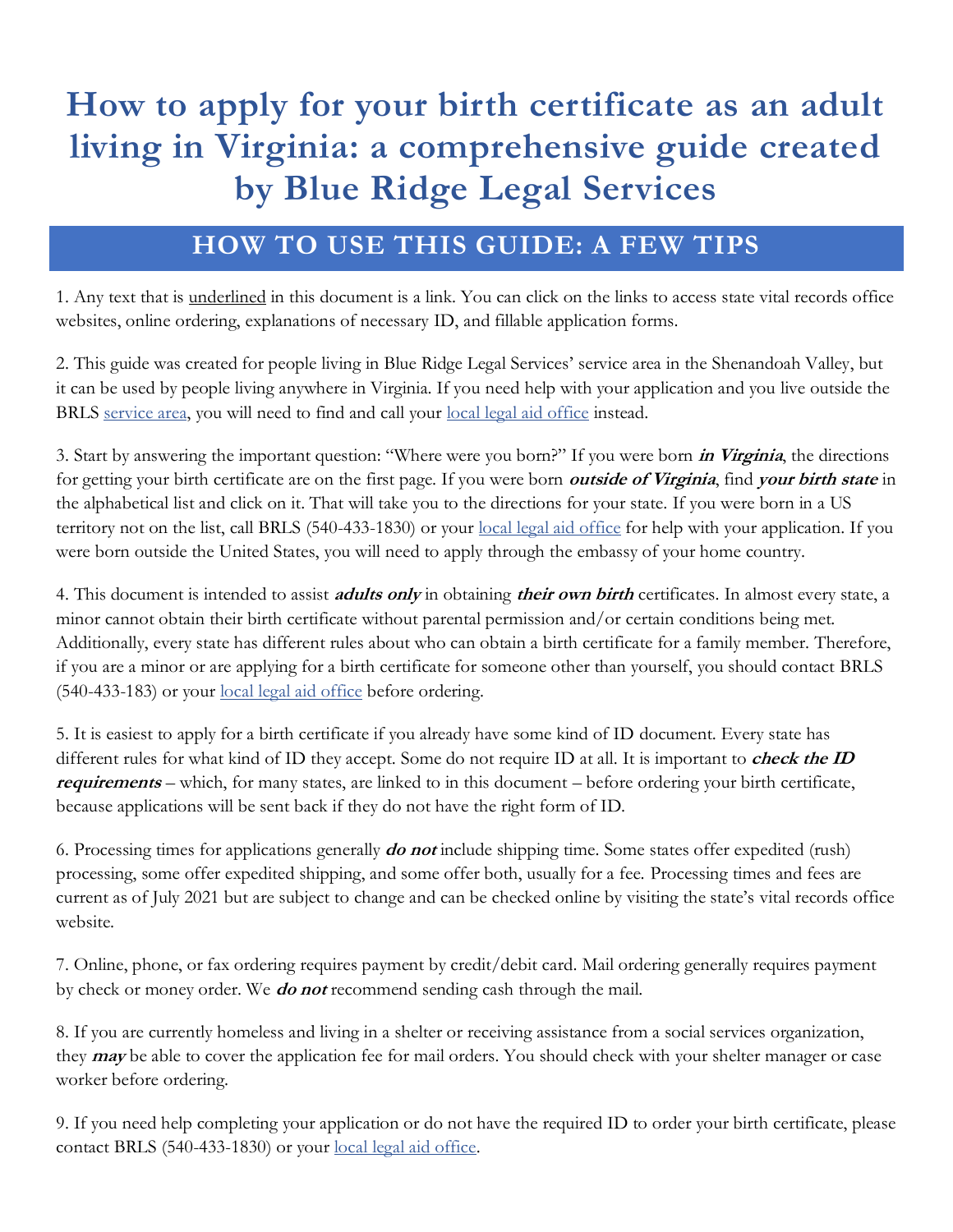# **Where were you born?**

### **[VIRGINIA](https://www.vdh.virginia.gov/vital-records/applications-for-a-vital-record/)**

**Do you have [one form of primary ID OR two forms of secondary ID?](https://www.vdh.virginia.gov/vital-records/id-requirements/)**

#### **YES: How would you like to apply?**

**[IN PERSON](https://www.dmv.virginia.gov/general/#vital.asp)** (\$12.00-\$14.00 and same-day service)

 $\rightarrow$  [Make an appointment](https://www.dmv.virginia.gov/general/#appointments.asp) at the DMV customer service center nearest to you. Bring your ID and payment of \$14 (cash, card, or check) to your appointment. You may complete your [application](https://www.dmv.virginia.gov/webdoc/pdf/dl81.pdf) in advance or at your appointment.

→ Visit your [local health department.](https://www.vdh.virginia.gov/local-health-districts/) Call ahead to verify hours and fees and make an appointment if necessary. Bring your ID, payment method, and completed [application](https://vr-fhs.vdh.virginia.gov/vvestsapps/f?p=140:1) with you.

 $\rightarrow$  Visit the statewide [Office of Vital Records](https://www.vdh.virginia.gov/vital-records/vital-record-walk-in-locations/) in Richmond at 2001 Maywill Street, Monday-Friday 7am-4:30pm. No appointment is necessary. Bring your ID, payment of \$12 (cash, card, or check) and completed [application](https://vr-fhs.vdh.virginia.gov/vvestsapps/f?p=140:1) with you.

**ONLINE** through [VitalChek](https://vitalchek.com/vital-records/virginia/virginia-department-of-health) (\$32.75 and 2-10 business days – rush service available)

**MAIL** (\$12.00 and up to 8 weeks)

 $\rightarrow$  Fill the application <u>online</u>, print, and then mail it, a photocopy of your ID document(s), and a check/money order for \$12, payable to "State Health Department," to address listed on application. This application will come with a tracking number you can use to check the status of your order. You can also print and fill the application [by hand,](https://www.vdh.virginia.gov/content/uploads/sites/93/2020/07/VS6B_Birth-application.pdf) but it will not have a tracking number.

**NO:** Call BRLS (540-433-1830) or your [local legal aid office](https://virginia.freelegalanswers.org/OtherHelp)

# **NOT BORN IN VIRGINIA? FIND THE STATE WHERE YOU WERE BORN IN THE LIST ON THE FOLLOWING PAGE.**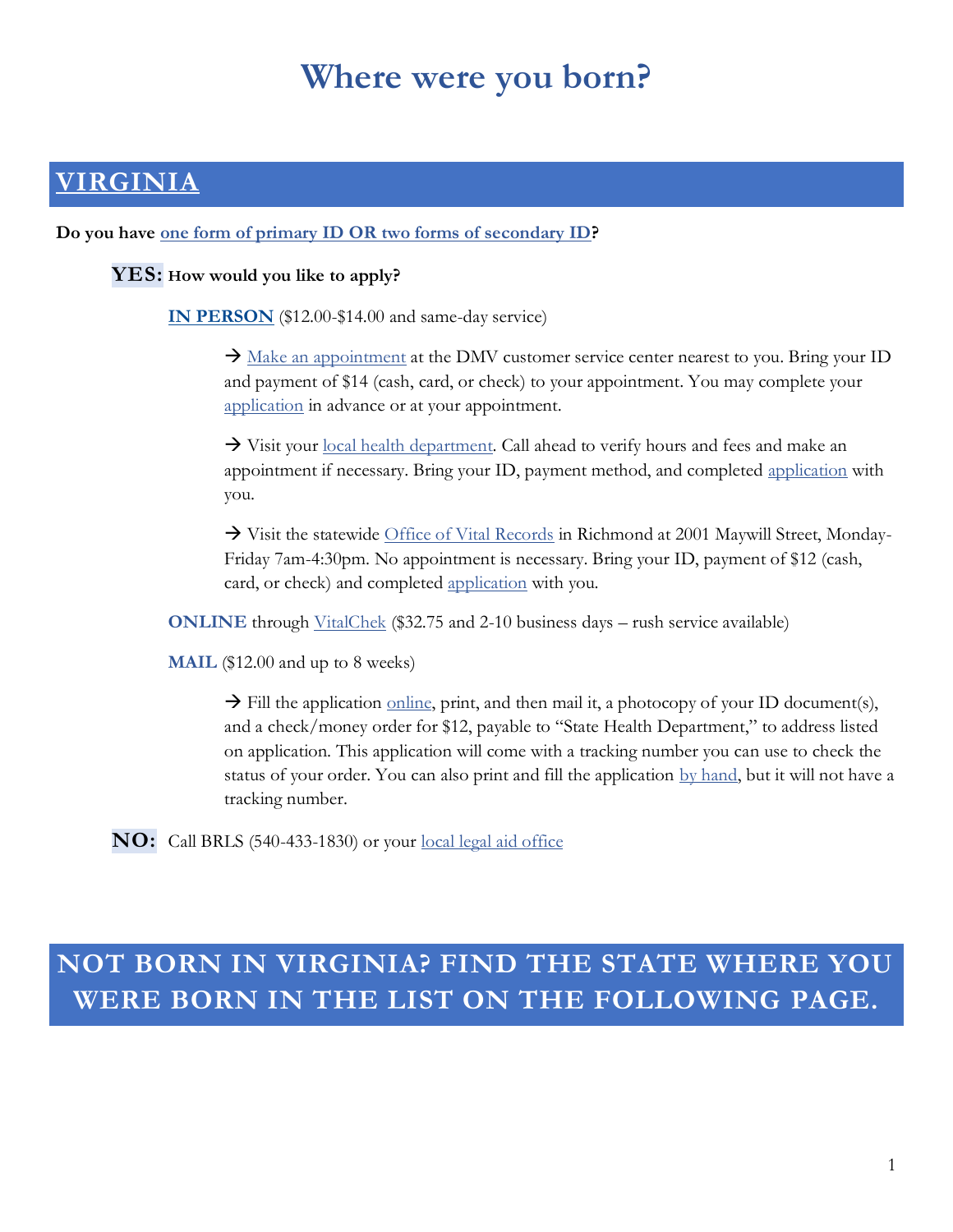# **OUTSIDE VIRGINIA**

| Alabama            | Louisiana             | Ohio                  |
|--------------------|-----------------------|-----------------------|
| <b>Alaska</b>      | <b>Maine</b>          | Oklahoma              |
| Arizona            | <b>Maryland</b>       | <b>Oregon</b>         |
| <b>Arkansas</b>    | <b>Massachusetts</b>  | Pennsylvania          |
| California         | Michigan              | <b>Puerto Rico</b>    |
| Colorado           | Minnesota             | <b>Rhode Island</b>   |
| <b>Connecticut</b> | <b>Mississippi</b>    | <b>South Carolina</b> |
| <b>Delaware</b>    | Missouri              | <b>South Dakota</b>   |
| Florida            | Montana               | <b>Tennessee</b>      |
| Georgia            | Nebraska              | <b>Texas</b>          |
| Hawaii             | <b>Nevada</b>         | Utah                  |
| Idaho              | <b>New Hampshire</b>  | <b>Vermont</b>        |
| <b>Illinois</b>    | <b>New Jersey</b>     | <u>Washington</u>     |
| Indiana            | <b>New Mexico</b>     | <b>Washington, DC</b> |
| Iowa               | <b>New York</b>       | <b>West Virginia</b>  |
| <b>Kansas</b>      | <b>North Carolina</b> | <b>Wisconsin</b>      |
| Kentucky           | <b>North Dakota</b>   | Wyoming               |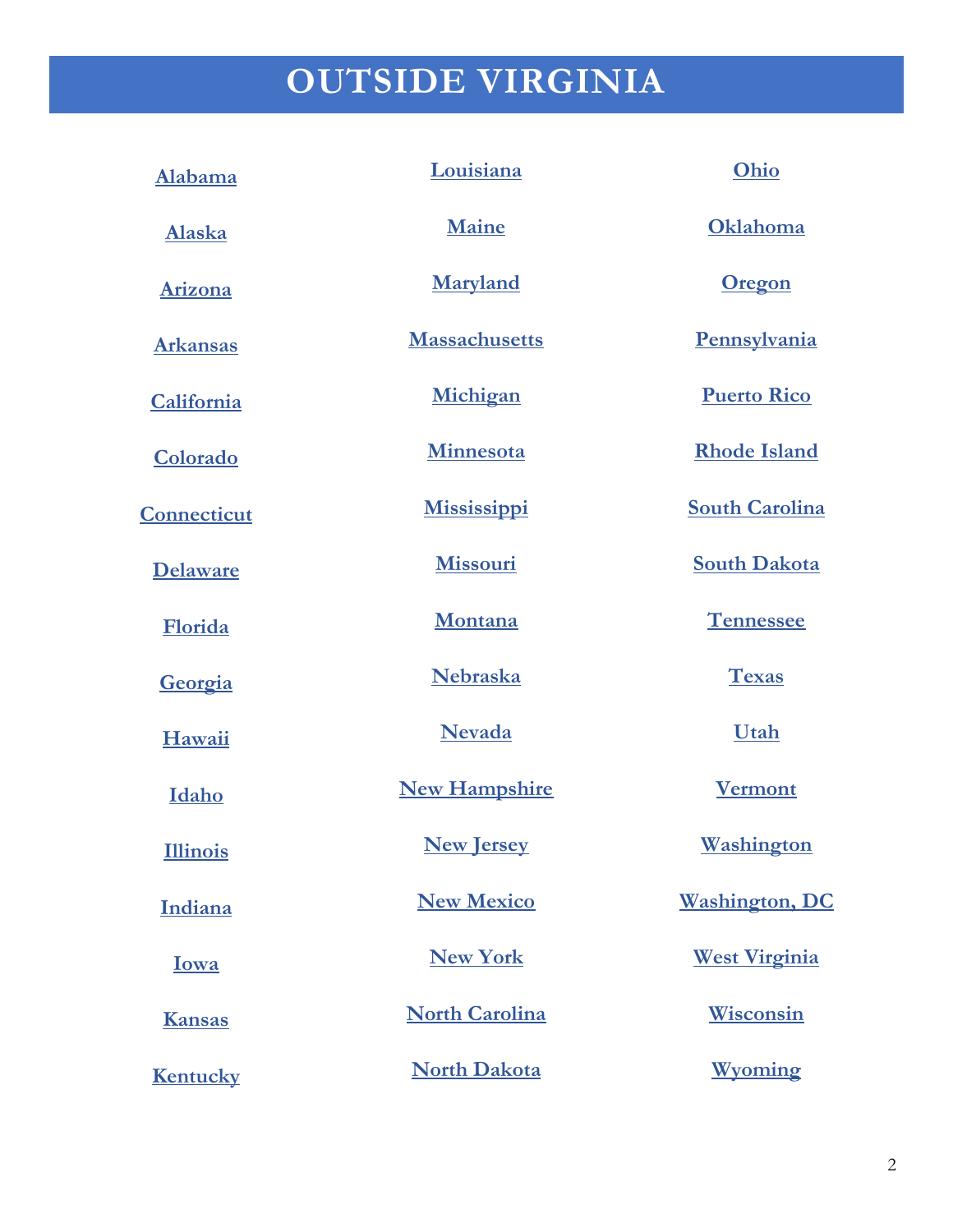# <span id="page-3-0"></span>**[ALABAMA](https://www.alabamapublichealth.gov/vitalrecords/birth-certificates.html)**

**Do you have [one form primary photo ID](https://www.alabamapublichealth.gov/vitalrecords/id-requirements.html) OR two forms of secondary ID?**

### **YES: How would you like to apply?**

**ONLINE** through [VitalChek](https://www.vitalchek.com/birth-certificates/alabama/alabama-vital-records) (\$39.50 and 1-3 business days – rush service available)

**[MAIL](https://www.alabamapublichealth.gov/vitalrecords/assets/hs14eng.pdf)** (\$15.00 and 7-10 business days, or \$30.00 for rush service)

 $\rightarrow$  Print and mail completed application, photocopy of ID document(s), and check/money order for \$15, payable to "State Board of Health," to address listed on application. Call 334- 206-5418 to verify requirements for rush orders and make payment for \$30.

**NO:** Call BRLS (540-433-1830) or your [local legal aid office](https://virginia.freelegalanswers.org/OtherHelp)

### <span id="page-3-1"></span>**[ALASKA](https://alaska.staterecords.org/vital.php)**

**Do you have a valid (unexpired) driver's license, state ID, passport, military ID, tribal card, or school ID?**

#### **YES: How would you like to apply?**

**[EMAIL/FAX](http://dhss.alaska.gov/dph/vitalstats/documents/births/birth_form.pdf)** (\$30.00 or \$41.00 for rush service, which is currently **unavailable**)

 $\rightarrow$  Send completed application with credit card payment information, and photocopy of ID, to email address or fax number listed on application

**[MAIL](http://dhss.alaska.gov/dph/vitalstats/documents/births/birth_form.pdf)** (\$30.00 and processing time unknown)

 $\rightarrow$  Print and mail competed application, photocopy of ID, and check/money order for \$30, payable to "Alaska Vital Records Office" (or include credit card information on application), to address listed on application

**NO:** Call BRLS (540-433-1830) or your [local legal aid office](https://virginia.freelegalanswers.org/OtherHelp)

### <span id="page-3-2"></span>**[ARIZONA](https://azdhs.gov/licensing/vital-records/index.php#birth-certificates-apply)**

**Do you have a valid (unexpired) government-issued photo ID?**

**YES: How would you like to apply?**

**ONLINE** through [VitalChek](https://www.vitalchek.com/birth-certificates/arizona/arizona-vital-records) (\$32.50 and 3-10 business days – rush service available)

**[MAIL](https://azdhs.gov/documents/licensing/vital-records/application-certificate-birth.pdf)** (\$20.00 and 5 business days from date of receipt)

→ Print and mail completed application, photocopy of ID (front and back), **cashier'<sup>s</sup> check**/money order for \$20, payable to "Office of Vital Records" (or include credit card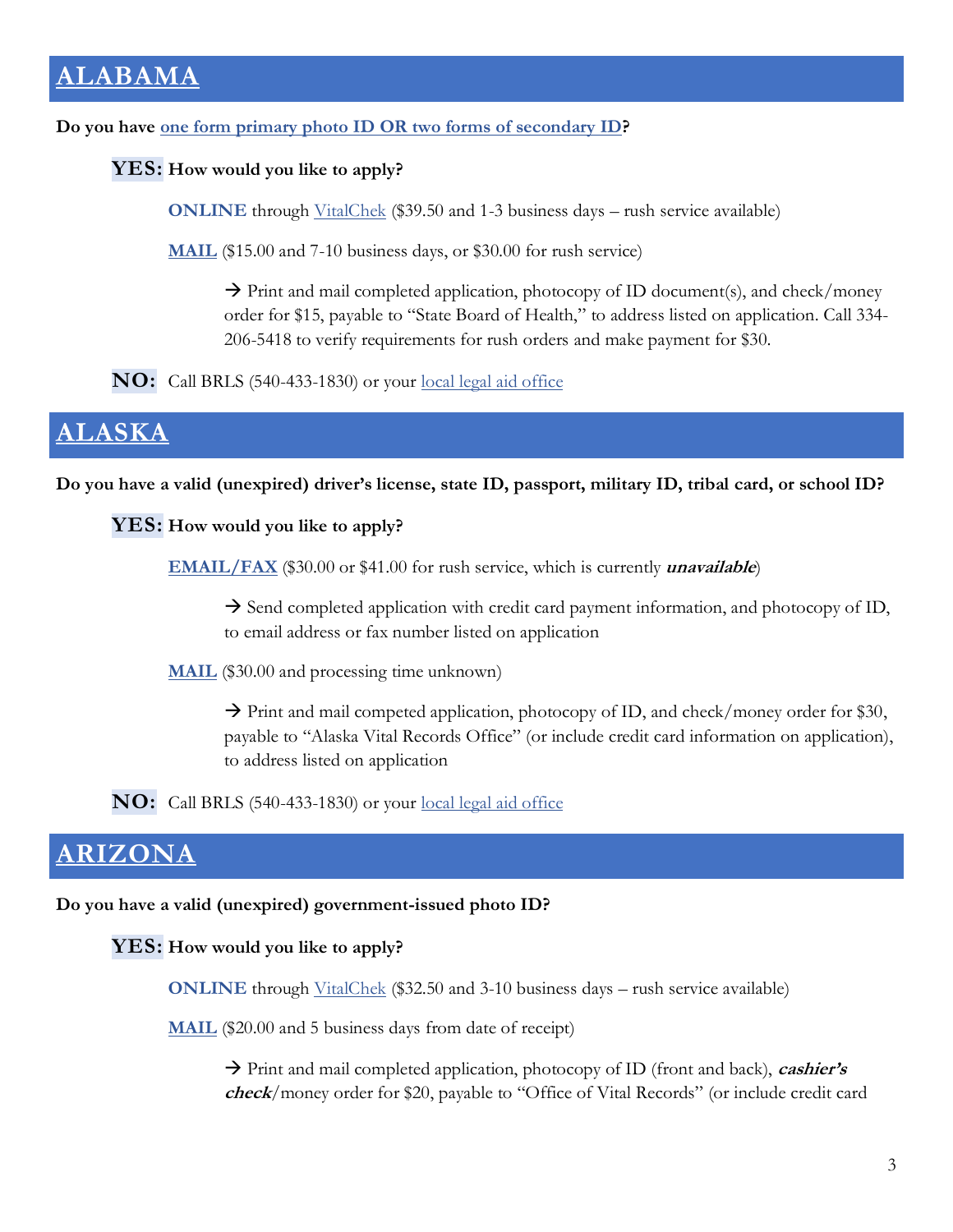information on application), and a self-addressed, stamped envelope to address listed on application

### **NO: Submit a notarized mail-in application.**

 $\rightarrow$  In Virginia, if you have two credible witnesses who can attest to your identity, you can get your signature notarized **without** an ID card. Follow the directions above for a **MAIL** application, but instead of including your ID, take your application and two witnesses before a notary to have your signature notarized (wait to sign until you are in the presence of the notary and witnesses).

### <span id="page-4-0"></span>**[ARKANSAS](https://www.healthy.arkansas.gov/programs-services/topics/order-birth-records)**

**Do you have a valid (unexpired) government-issued photo ID OR [two other forms of identification?](https://www.healthy.arkansas.gov/images/uploads/pdf/RESOURCE_-_ID_Requirements_-_ENGLISH.pdf)**

**YES: How would you like to apply?**

**[ONLINE](https://vitalrecords.egov.com/CDC.VitalRecordsMVC.Web/Wizard/AR/Municipality/SelectMunicipality)** (\$18.85 and 7-14 business days – rush service available)

**[MAIL](https://www.healthy.arkansas.gov/images/uploads/pdf/Birth_Certificate_Application_Recommendations.pdf)** (\$12.00 and 10-14 business days)

 $\rightarrow$  Print and mail completed application, photocopy of ID document(s), and check/money order for \$12, payable to "Arkansas Department of Health," to address listed on application

**ONLINE/TELEPHONE/FAX** through [VitalChek](https://www.vitalchek.com/birth-certificates/arkansas/arkansas-vital-records) (\$23.00 and 1-7 business days – rush service available)

- $\rightarrow$  Call 866-209-9482 to order by phone
- $\rightarrow$  Fax completed [application](https://www.vitalchek.com/fax-phone/faxphone.aspx?pid=2862&prod_id=14089) to 866-233-5182 to order by fax

**NO:** Call BRLS (540-433-1830) or your [local legal aid office](https://virginia.freelegalanswers.org/OtherHelp)

### <span id="page-4-1"></span>**[CALIFORNIA](https://www.cdph.ca.gov/Programs/CHSI/Pages/Vital-Records-Obtaining-Certified-Copies-of-Birth-Records.aspx)**

### **How would you like to apply?**

**ONLINE** through *VitalChek* (\$32.00-\$44.95 and 1-98 business days – rush service available)

**[MAIL](https://www.cdph.ca.gov/Programs/CHSI/SiteAssets/Pages/Sworn-Statement/VS111.pdf)** (\$25.00 and 10-12 weeks)

→ Print and complete the application and sworn statement, get sworn statement **notarized**, and mail both, along with check/money order for \$25, payable to "CDPH-Vital Records," to address listed on application. Send to state CDPH address, not a county recorder.

 $\rightarrow$  Don't have a photo ID for the notary? In Virginia, if you have two credible witnesses who can attest to your identity, you can get your signature notarized **without** an ID card.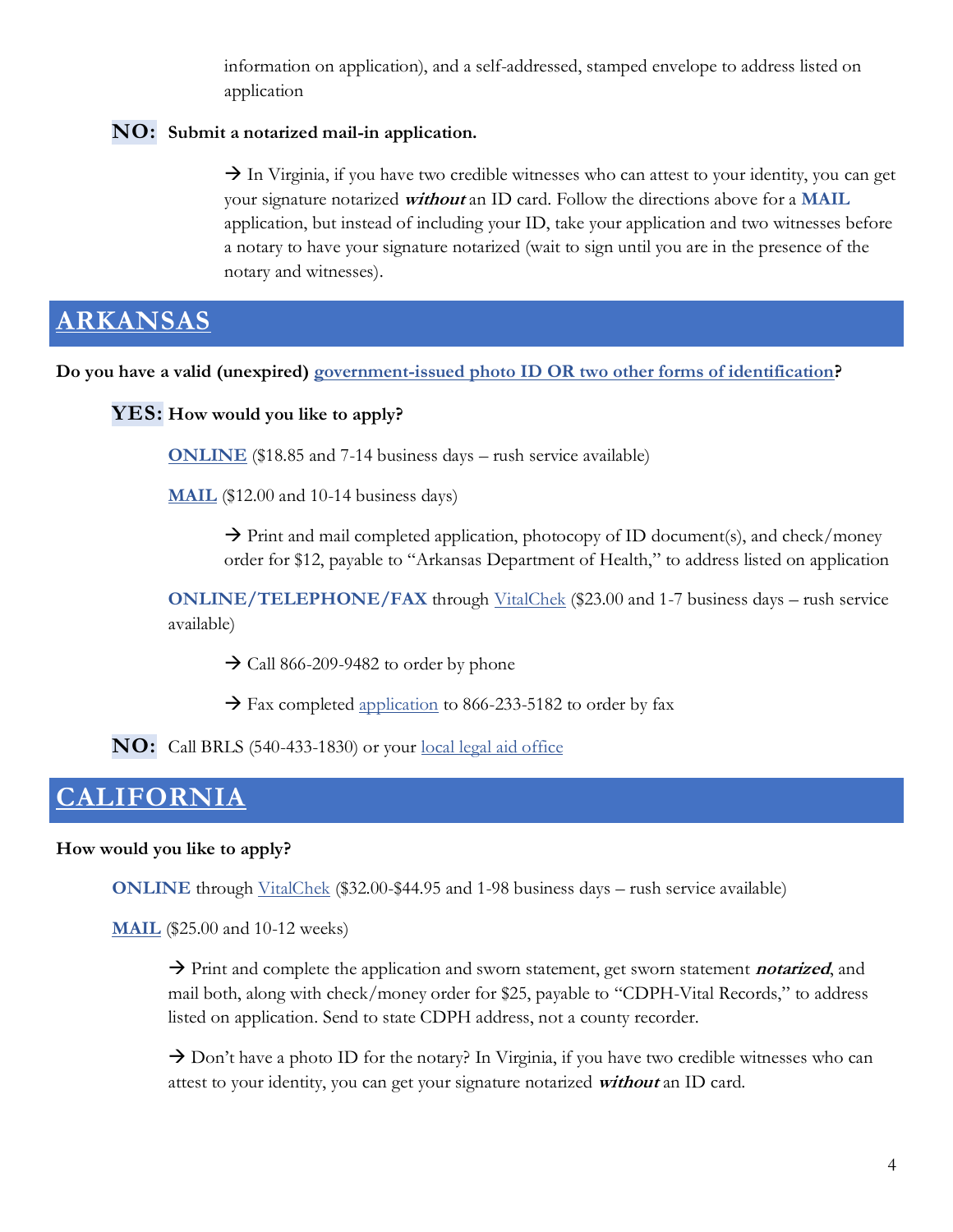# <span id="page-5-0"></span>**[COLORADO](https://cdphe.colorado.gov/order-a-birth-certificate)**

**Do you have [one form of primary ID OR two forms of secondary ID?](https://drive.google.com/file/d/1CHdd8pnVD_VkGU63qYP399AXmHExDX3w/view)**

### **YES: How would you like to apply?**

**ONLINE** through [VitalChek](https://www.vitalchek.com/birth-certificates/colorado/colorado-vital-records-section) (\$27.50-\$47.50 and 1-14 business days – rush service available)

**[MAIL](https://drive.google.com/file/d/1Fjg8nxxIbJEM1BgZyBws_3-j4NztjwOd/view)** (\$26.00 and 4 weeks – rush shipping options available)

 $\rightarrow$  Print and mail completed application, photocopy of ID document(s), and check for \$26, payable to "VitalChek" (or include credit card information on the application), to address listed on application. If requesting rush shipping, check appropriate box and include fee.

**TELEPHONE**  $\rightarrow$  Call 866-300-8540 to order by phone

**NO:** Call BRLS (540-433-1830) or your <u>local legal aid office</u>

# <span id="page-5-1"></span>**[CONNECTICUT](https://portal.ct.gov/DPH/Vital-Records/Birth-Certificates)**

**Do you have a valid (unexpired) [government-issued ID OR two other forms of ID?](https://portal.ct.gov/DPH/Vital-Records/Birth-Certificates)**

**YES: How would you like to apply?**

**ONLINE/TELEPHONE** through [VitalChek](https://www.vitalchek.com/birth-certificates/connecticut/connecticut-dept-of-public-health) (\$22.00-\$42.95 and 1-12 business days – rush service available)

 $\rightarrow$  Call 866-809-0839 to order by phone

**[MAIL](https://portal.ct.gov/-/media/Departments-and-Agencies/DPH/hisr/VR/Birth-Cert-Request-form_State-Rev-5-2021.doc)** (\$30.00 by money order only, processing time unknown)

→ Print and mail completed application, photocopy of ID document(s), and **money order** (no checks) for \$30, payable to "Treasurer, State of CT," to address listed on application

**NO:** Call BRLS (540-433-1830) or your [local legal aid office](https://virginia.freelegalanswers.org/OtherHelp)

# <span id="page-5-2"></span>**[DELAWARE](https://www.dhss.delaware.gov/dhss/dph/ss/vitalstats.html)**

**Do you have a valid (unexpired) driver's license, state ID, work ID, or passport?**

### **YES: How would you like to apply?**

**ONLINE/TELEPHONE** through [VitalChek](https://www.vitalchek.com/birth-certificates/delaware/delaware-vital-records-georgetown) (\$37.95 and 3-14 business days – rush service available)

 $\rightarrow$  Call 877-888-0248 to order by phone

**[MAIL](https://www.dhss.delaware.gov/dhss/dph/ss/files/birth.pdf)** (\$25.00 and processing time unknown)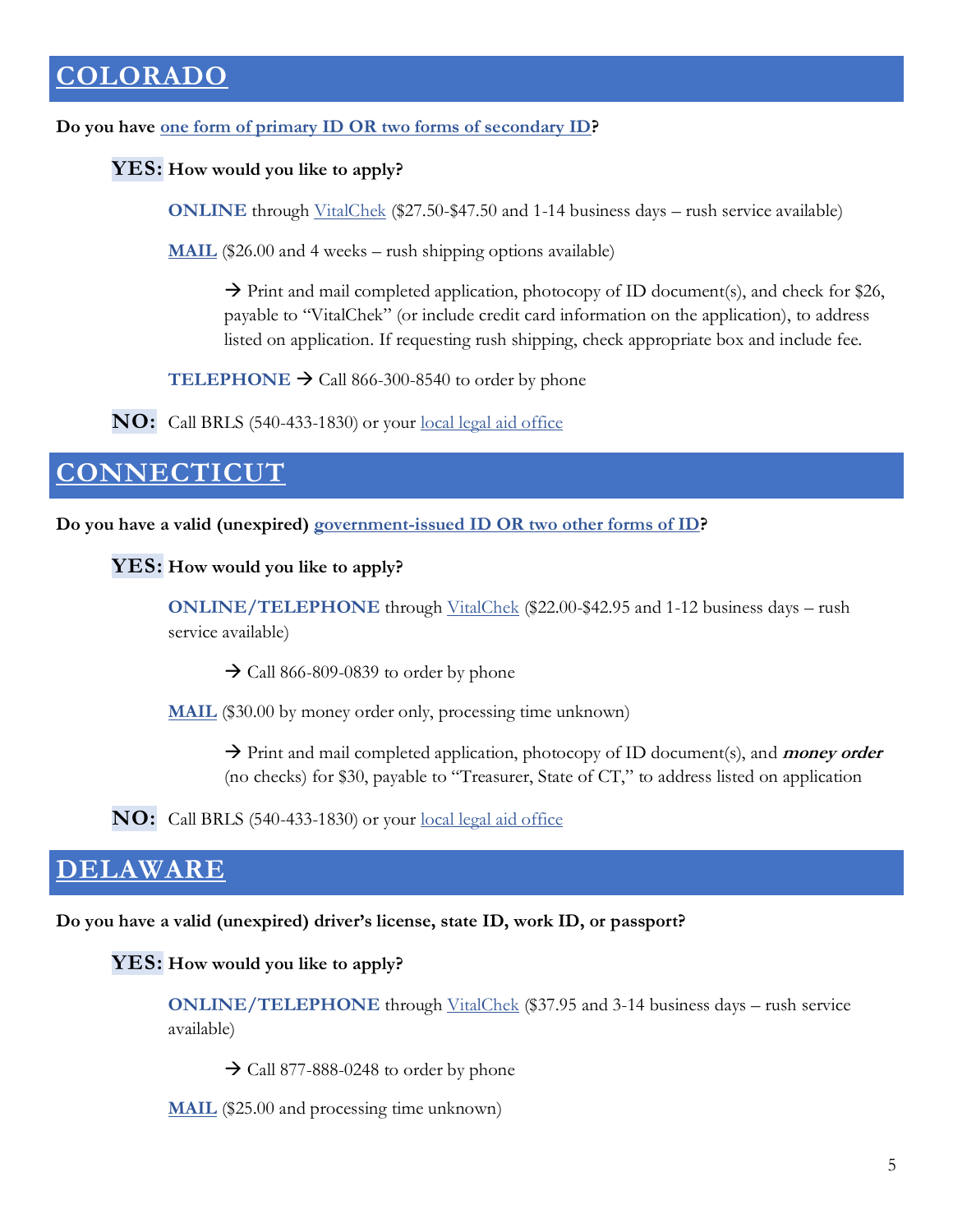$\rightarrow$  Print and mail completed application, photocopy of ID, and check/money order for \$25, payable to "Office of Vital Statistics," to address listed on application

**NO:** Call BRLS (540-433-1830) or your [local legal aid office](https://virginia.freelegalanswers.org/OtherHelp)

### <span id="page-6-0"></span>**[FLORIDA](http://www.floridahealth.gov/certificates/certificates/birth/index.html)**

**Do you have a valid (unexpired) driver's license, state ID, military ID, or passport?**

**YES: How would you like to apply?**

**ONLINE** through [VitalChek](https://www.vitalchek.com/birth-certificates/florida/florida-vital-statistics) (\$14.00-\$37.00 and 1-14 business days – rush service available)

**[MAIL](http://www.floridahealth.gov/certificates/certificates/_documents/dh726-birth-app-7-2016.pdf)** (\$9.00 and 4-6 business days, or \$19.00 and 2-3 business day rush service)

 $\rightarrow$  Print and mail completed application, photocopy of ID, and check/money order for \$9, payable to "Vital Statistics," to address listed on application. If requesting rush service, check appropriate box and make payment for \$19.

**NO:** Call BRLS (540-433-1830) or your [local legal aid office](https://virginia.freelegalanswers.org/OtherHelp)

### <span id="page-6-1"></span>**[GEORGIA](https://dph.georgia.gov/ways-request-vital-record/birth)**

**Do you have some kind of photo ID (including a non-government-issued ID – such as a student ID – or a government-issued ID expired less than one year)?**

**YES: How would you like to apply?**

**ONLINE** through [VitalChek](https://www.vitalchek.com/birth-certificates/georgia/georgia-department-of-public-health) (\$34.00-\$37.95 and 1-21 business days – rush service available)

**[MAIL](https://dph.georgia.gov/document/document/request-search-birth-form-pdf/download)** (\$25.00 and 8-10 weeks)

→ Print and mail completed application, photocopy of ID, and **certified check**/money order for \$25, payable to "GA State Office of Vital Records," to address listed on application

**NO:** Call BRLS (540-433-1830) or your [local legal aid office](https://virginia.freelegalanswers.org/OtherHelp)

### <span id="page-6-2"></span>**[HAWAII](https://health.hawaii.gov/vitalrecords/birth-marriage-certificates/)**

**Do you have a valid (unexpired) government-issued photo ID?**

**YES: How would you like to apply?**

**[ONLINE](https://vitrec.ehawaii.gov/vitalrecords/)** (\$12.50 and up to three weeks)

**[MAIL](https://health.hawaii.gov/vitalrecords/files/2018/02/birth-revised-2018.pdf)** (\$12.50 and up to three weeks)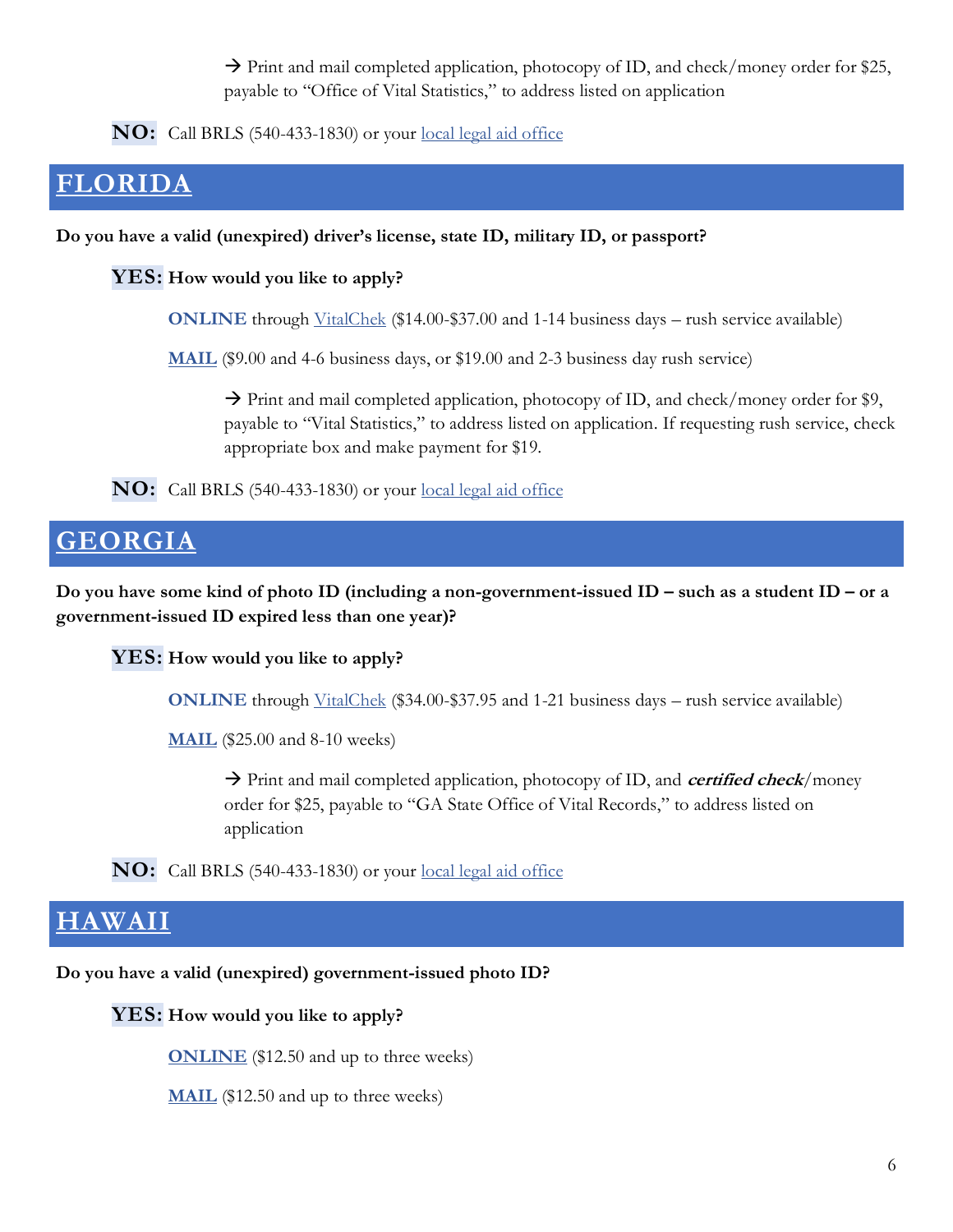→ Print and mail completed application, photocopy of ID, and *cashier's or certified* **check**/money order for \$12.50, payable to "Hawaii State Department of Health," to address listed on application

**NO:** Call BRLS (540-433-1830) or your <u>local legal aid office</u>

# <span id="page-7-0"></span>**[IDAHO](https://healthandwelfare.idaho.gov/services-programs/birth-marriage-death-records/order-record)**

**Do you have [one form of primary photo ID OR two forms of secondary ID?](https://publicdocuments.dhw.idaho.gov/WebLink/DocView.aspx?id=16024&dbid=0&repo=PUBLIC-DOCUMENTS&cr=1)**

### **YES: How would you like to apply?**

**ONLINE** through [VitalChek](https://www.vitalchek.com/birth-certificates/idaho/idaho-bureau-of-vital-records) (\$26.50-\$36.50 and 3-40 business days – rush service available)

**[MAIL](https://publicdocuments.dhw.idaho.gov/WebLink/ElectronicFile.aspx?docid=14722&dbid=0&repo=PUBLIC-DOCUMENTS)** (\$16.00 and 2-4 weeks, or \$26.00 for rush service)

 $\rightarrow$  Print and mail completed application, photocopy of ID document(s) (both sides), and check/money order for \$16, payable to "Idaho Vital Records," to address on application. If requesting rush service, check appropriate box and make payment for \$26.

### **NO: Submit a notarized mail-in application.**

 $\rightarrow$  In Virginia, if you have two credible witnesses who can attest to your identity, you can get your signature notarized **without** an ID card. Follow the directions above for a **MAIL** application, but instead of including your ID, take your application and two witnesses before a notary to have your signature notarized (wait to sign until you are in the presence of the notary and witnesses).

### <span id="page-7-1"></span>**[ILLINOIS](https://dph.illinois.gov/topics-services/birth-death-other-records/birth-records/obtain-birth-certificate)**

**Do you have a valid (unexpired) [government-issued photo ID OR two other forms of ID?](https://dph.illinois.gov/sites/default/files/resources/resources-obtain-birth/death-certificate/valid-government-issued-photo-id.pdf)**

#### **YES: How would you like to apply?**

**ONLINE** through [VitalChek](https://www.vitalchek.com/birth-certificates/illinois/illinois-dept-of-public-health) (\$10.50-\$48.50 and 1-60 business days – rush service available)

**[MAIL](https://dph.illinois.gov/sites/default/files/forms/formsoppsapplication-illinois-birth-record-2018.pdf)** (\$10.00-\$15.00 and processing time unknown)

 $\rightarrow$  Print and mail completed application, photocopy of ID document(s), and check/money order for \$10/\$15, payable to "IDPH," to address listed on application

**[FAX](https://dph.illinois.gov/sites/default/files/forms/formsoppsapplication-illinois-birth-record-2018.pdf)** (\$27.95 – rush service available)

 $\rightarrow$  Print and fax completed [application,](https://dph.illinois.gov/sites/default/files/forms/formsoppsapplication-illinois-birth-record-2018.pdf) copy of ID document(s), and credit card information to 217-523-2648

**NO:** Call BRLS (540-433-1830) or your [local legal aid office](https://virginia.freelegalanswers.org/OtherHelp)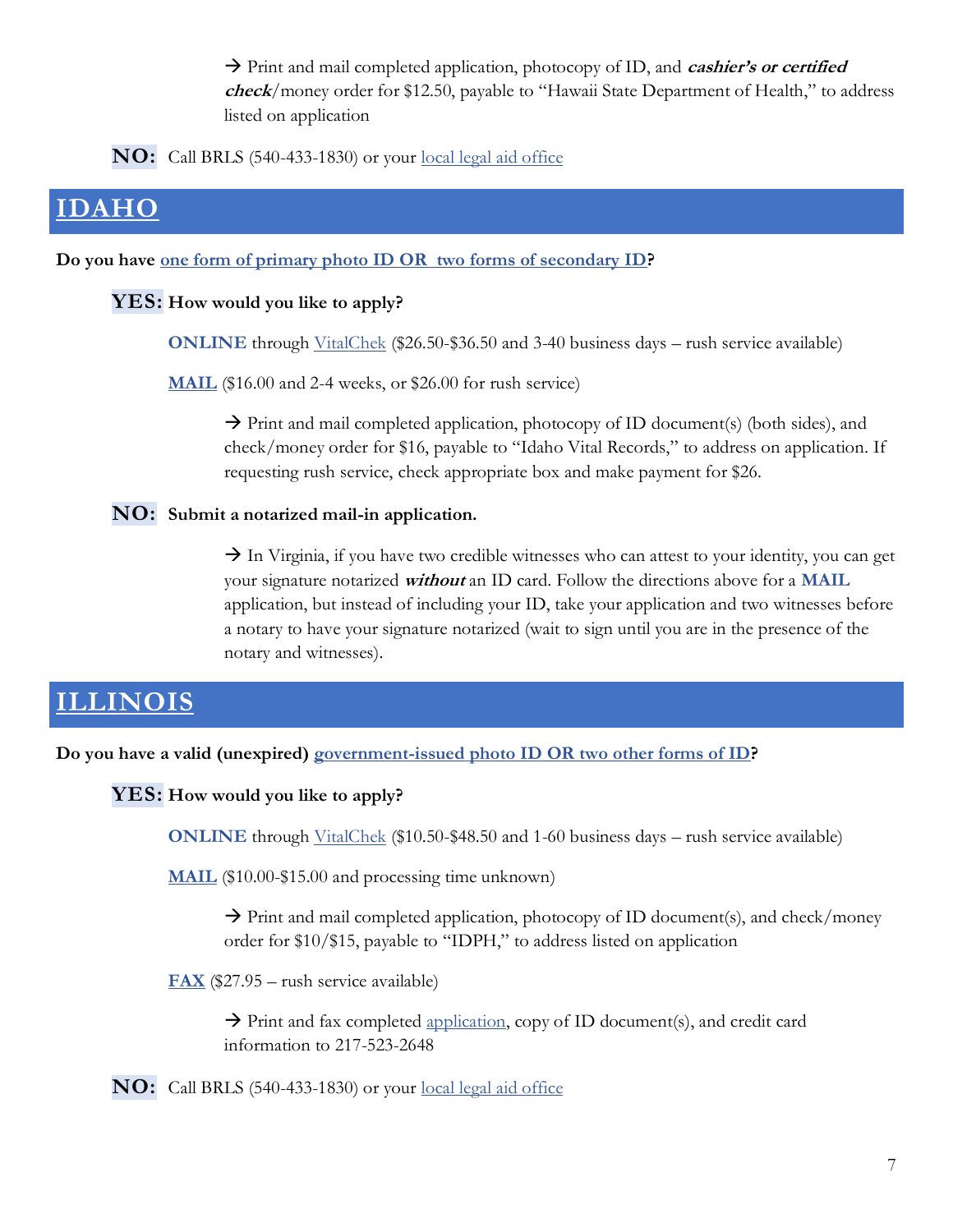# <span id="page-8-0"></span>**[INDIANA](https://www.in.gov/health/vital-records/order-now/)**

**Do you have [one form of primary ID OR two forms of secondary ID?](https://www.in.gov/health/vital-records/files/J2-Identification-and-Relationship-requirements.pdf)**

### **YES: How would you like to apply?**

**[ONLINE](https://vitalrecords.egov.com/CDC.VitalRecordsMVC.Web/Wizard/IN/Municipality/SelectMunicipality)** (\$17.52 and 6-8 weeks)

**[MAIL](https://www.in.gov/health/vital-records/files/Birth-Request-10.2018.doc)** (\$10.00 and 45 business days)

 $\rightarrow$  Print and mail completed application, photocopy of ID document(s), and check/money order for \$10, payable to "Indiana State Department of Health," to address listed on application. Make sure the address on your ID matches the address on the application.

**ONLINE/TELEPHONE** through [VitalChek](https://www.vitalchek.com/birth-certificates/indiana/indiana-state-dept-of-health) (\$10.00-\$37.95 and 1-45 business days)

 $\rightarrow$  Call 866-601-0891 to order by phone

**NO:** Call BRLS (540-433-1830) or your <u>local legal aid office</u>

# <span id="page-8-1"></span>**[IOWA](https://idph.iowa.gov/health-statistics/request-record#cert_online)**

**Do you have a valid (unexpired) [government-issued photo ID OR two other forms of ID?](https://idph.iowa.gov/Portals/1/userfiles/68/Portals/identity_docs_entitlement-notarization-20200811.pdf)**

### **YES: How would you like to apply?**

**ONLINE/TELEPHONE** through [VitalChek](https://www.vitalchek.com/birth-certificates/iowa/iowa-department-of-health) (\$28.00 and 2-20 business days – rush service available)

 $\rightarrow$  Call 866-809-0290 to order by phone

**[MAIL](https://idph.iowa.gov/Portals/1/userfiles/68/Forms/app_certified_copies_generic-20200101.pdf)** (\$15.00 and 4-6 weeks)

→ Print and complete application (don't sign it yet), **have your signature notarized**, then mail notarized application, photocopy of ID document(s), and check/money order for \$15, payable to "Iowa Department of Public Health," to address listed on application

**NO:** Call BRLS (540-433-1830) or your <u>local legal aid office</u>

### <span id="page-8-2"></span>**[KANSAS](https://www.kdheks.gov/vital/birth_howto.html)**

**Do you have [one form of primary ID OR two forms of secondary ID](https://www.kdheks.gov/vital/download/birth_fillable.pdf) (see p. 2)?**

### **YES: How would you like to apply?**

**ONLINE/TELEPHONE** through [VitalChek](https://www.vitalchek.com/birth-certificates/kansas/kansas-vital-statistics) (\$28.95 and 3-5 business days – rush service available)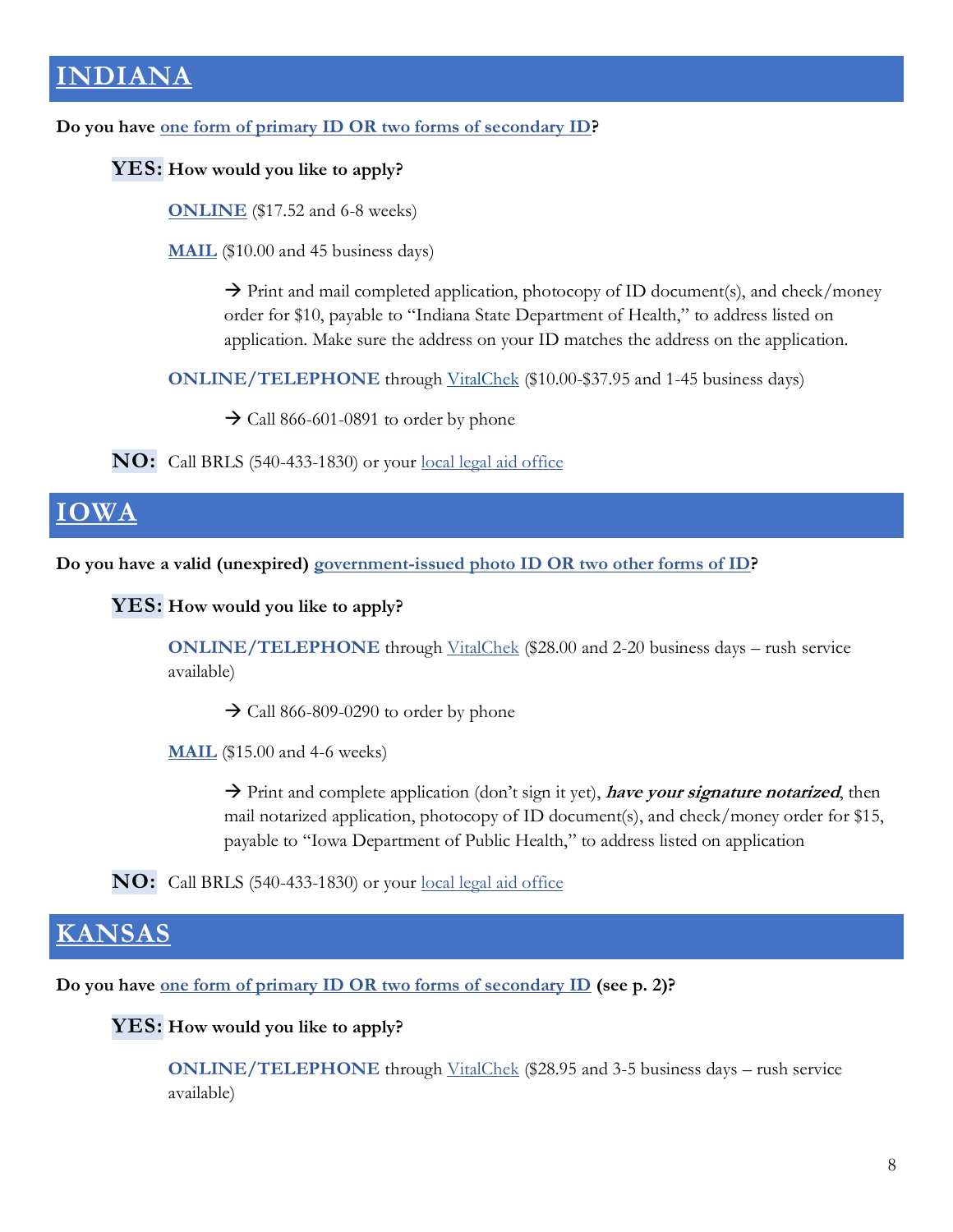$\rightarrow$  Call 877-305-8315 to order by phone

**[MAIL](https://www.kdheks.gov/vital/download/birth_fillable.pdf)** (\$15.00 and 7-10 business days)

 $\rightarrow$  Print and mail completed application, photocopy of ID document(s) (both sides), check/money order for \$15, payable to "Kansas Vital Statistics," and a self-addressed, stamped envelope to address listed on application

**NO:** Call BRLS (540-433-1830) or your <u>local legal aid office</u>

### <span id="page-9-0"></span>**[KENTUCKY](https://chfs.ky.gov/agencies/dph/dehp/vsb/Pages/birth-certificates.aspx)**

### **How would you like to apply?**

**ONLINE/TELEPHONE/FAX** through [VitalChek](https://www.vitalchek.com/birth-certificates/kentucky/kentucky-office-of-vital-statistics?click_id=857091737876627458&ppc=0) (\$18.50-\$22.50 and 3-10 business days – rush service available)

 $\rightarrow$  Call 800-241-8322 to order by phone

 $\rightarrow$  Fax completed [application](https://www.vitalchek.com/fax-phone/16401_birth.pdf?fax=8662837477&pid=47111&providerid=16401) to 866-283-7477 to order by fax

**[MAIL](https://chfs.ky.gov/agencies/dph/dehp/vsb/Forms/VS37BirthApp.pdf)** (\$10.00 and up to 30 business days)

 $\rightarrow$  Print and mail completed application and check/money order for \$10, payable to "Kentucky" State Treasurer," to address listed on application

# <span id="page-9-1"></span>**[LOUISIANA](https://ldh.la.gov/index.cfm/page/635)**

**Do you have [one form of primary ID OR](https://ldh.la.gov/index.cfm/page/636) two forms of secondary ID?**

### **YES: How would you like to apply?**

**ONLINE/TELEPHONE** through [VitalChek](https://www.vitalchek.com/birth-certificates/louisiana/louisiana-vital-records) (\$21.95-\$30.95 and 7-70 business days – rush service available)

 $\rightarrow$  Call 877-605-8562 to order by phone

**[MAIL](https://ldh.la.gov/assets/oph/Center-RS/vitalrec/Birth_DeathOrderingPacket.pdf)** (\$15.50 and 8-10 weeks)

 $\rightarrow$  Print and mail completed application, photocopy of ID document(s), and check/money order for \$15.50, payable to "Louisiana Vital Records," to address listed on application

**NO:** Call BRLS (540-433-1830) or your [local legal aid office](https://virginia.freelegalanswers.org/OtherHelp)

### <span id="page-9-2"></span>**[MAINE](https://www.maine.gov/dhhs/mecdc/public-health-systems/data-research/vital-records/order/index.shtml)**

**Do you have [one form of photo ID OR two forms of other ID?](https://www.maine.gov/dhhs/mecdc/public-health-systems/data-research/vital-records/order/access-id-photo-requirements.html)**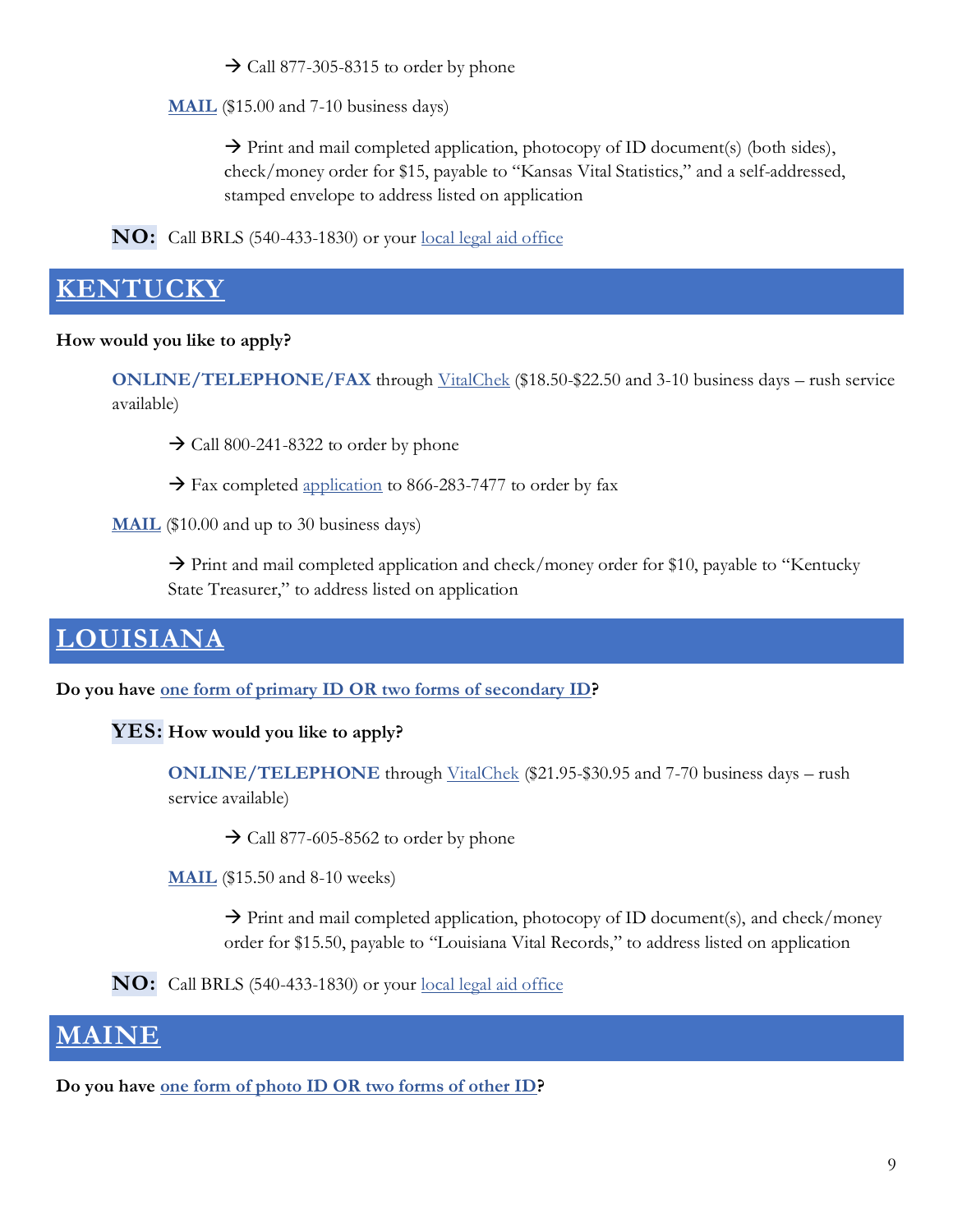### **YES: How would you like to apply?**

**ONLINE/TELEPHONE** through [VitalChek](https://www.vitalchek.com/birth-certificates/maine/maine-vital-records) (\$27.95-\$58.95 and 1-42 business days – rush service available)

 $\rightarrow$  Call 877-523-2659 to order by phone

**[MAIL](https://www.maine.gov/dhhs/mecdc/public-health-systems/data-research/vital-records/documents/pdf-files/vrform2.pdf)** (\$15.00 and processing time unknown)

 $\rightarrow$  Print and mail completed application, photocopy of ID document(s), check/money order for \$15, payable to "Treasurer, State of Maine," and a self-addressed, stamped envelope to address listed on application

**NO:** Call BRLS (540-433-1830) or your [local legal aid office](https://virginia.freelegalanswers.org/OtherHelp)

### <span id="page-10-0"></span>**[MARYLAND](https://health.maryland.gov/vsa/Pages/birth.aspx)**

**Do you have a [valid \(unexpired\) government-issued photo ID OR two other forms of ID?](https://health.maryland.gov/vsa/Pages/idreqs.aspx)**

**YES: How would you like to apply?**

**ONLINE** through [VitalChek](https://www.vitalchek.com/birth-certificates/maryland/maryland-vital-records) (\$21.75 and 10-20 business days – rush service available)

**[MAIL](https://health.maryland.gov/vsa/Documents/Certificates/Birth/birth%20cert%20appl_20170627.pdf)** (\$10.00 and processing time unknown)

→ Print and mail completed application, photocopy of ID document(s), check/money order for \$10, payable to "Division of Vital Records," and a self-addressed, stamped envelope to address listed on application. If you are using two other forms of ID instead of a photo ID, be sure to sign that section of the application. If you are a current or former member of the **military**, there is no cost for the application, but you must also include a photocopy of proof of your service (such as a military ID or VA card).

**NO:** Call BRLS (540-433-1830) or your [local legal aid office](https://virginia.freelegalanswers.org/OtherHelp)

### <span id="page-10-1"></span>**[MASSACHUSETTS](https://www.mass.gov/how-to/order-a-birth-marriage-or-death-certificate)**

**Do you have a government-issued photo ID (including expired)?**

**YES: How would you like to apply?**

**ONLINE/TELEPHONE** through [VitalChek](https://www.vitalchek.com/birth-certificates/massachusetts/massachusetts-vital-records) (\$51.00 and 1-21 business days – rush service available)

 $\rightarrow$  Call 617-740-2606 to order by phone

**[MAIL](https://www.mass.gov/files/2017-08/mail-order-form.pdf)** (\$32.00 and 30 business days, or \$42.00 and 7-10 business days rush service)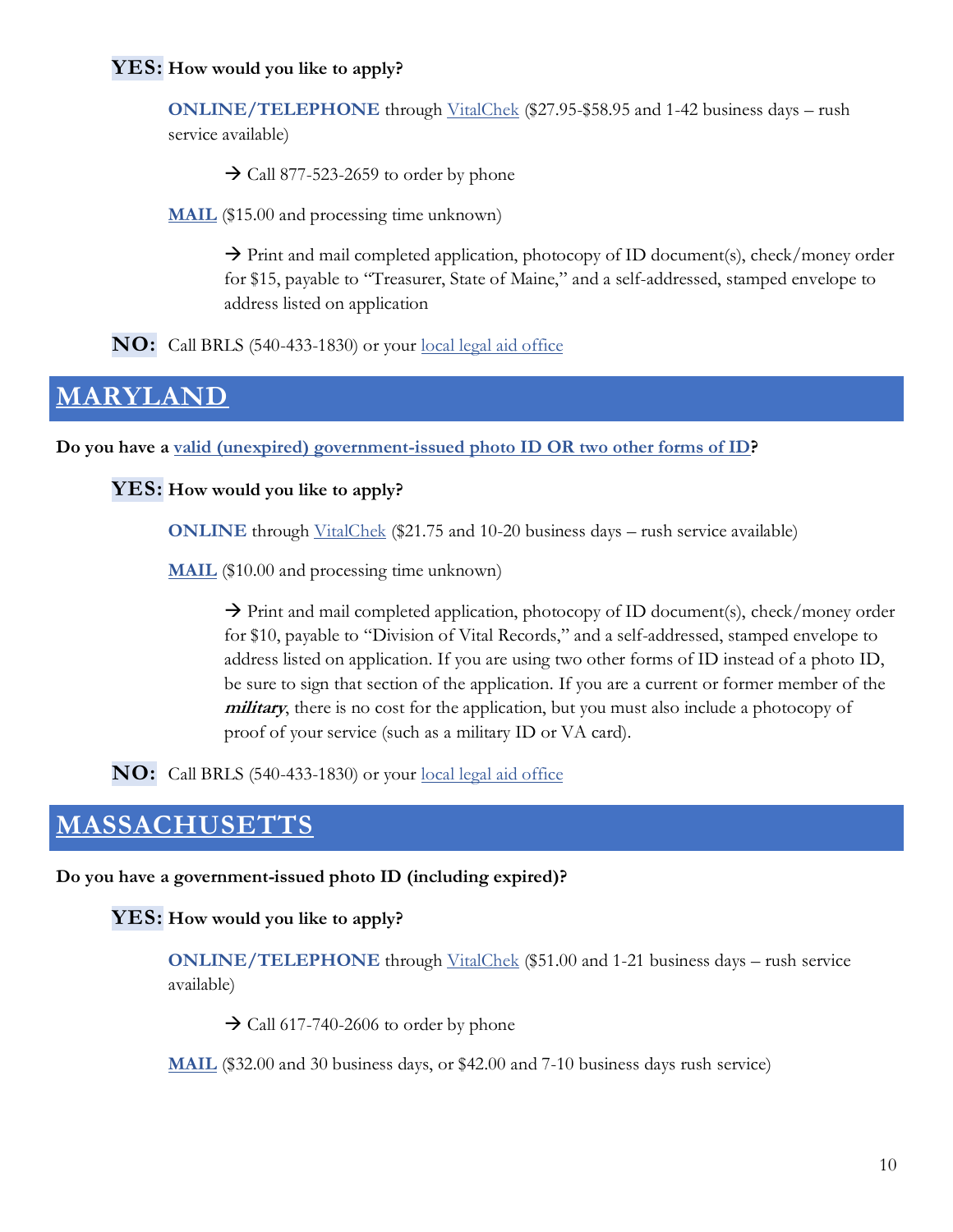$\rightarrow$  Print and mail completed application, photocopy of ID, and check/money order for \$32, payable to "Commonwealth of Massachusetts," and a self-addressed, stamped envelope to address listed on application. If ordering rush service, address envelope containing application to the attention of Expedited Mail Service and make payment for \$42.

**NO:** Call BRLS (540-433-1830) or your [local legal aid office](https://virginia.freelegalanswers.org/OtherHelp)

# <span id="page-11-0"></span>**[MICHIGAN](https://www.michigan.gov/mdhhs/0,5885,7-339-71551_4645_4702---,00.html)**

**Do you have [one form of Tier 1 ID, two forms of Tier 2 ID, OR three forms of Tier 3 ID?](https://www.michigan.gov/documents/mdch/Photo_ID_Alternative_Documents_345026_7.pdf)**

### **YES: How would you like to apply?**

**ONLINE** through [VitalChek](https://vitalchek.com/birth-certificates/michigan/michigan-vital-records) (\$35.00-\$55.00 and 1-50 business days – rush service available)

**[MAIL](https://www.michigan.gov/documents/birthapp_6360_7.PDF)** (\$14.00/\$34.00 and 4-5 weeks, or \$26.00/\$46.00 and 2-3 weeks rush service)

 $\rightarrow$  Print and mail completed application, photocopy of ID document(s), and check/money order for \$14/\$34 (check application – fee varies based on **age** of applicant), payable to "State of Michigan," to address listed on application. If ordering rush service, mail to "rush" address and make payment for \$34/\$46 (varies based on age).

**NO:** Call BRLS (540-433-1830) or your [local legal aid office](https://virginia.freelegalanswers.org/OtherHelp)

# <span id="page-11-1"></span>**[MINNESOTA](https://www.health.state.mn.us/people/vitalrecords/birth.html)**

### **Would you like to apply by:**

**ONLINE** through [VitalChek](https://www.vitalchek.com/birth-certificates/minnesota?click_id=1020628699345518594&ppc=0) (\$20.00-\$33.00 and 3-21 business days – rush service available)

**[MAIL](https://www.health.state.mn.us/people/vitalrecords/docs/bcappia.pdf)** (\$26.00 or \$46.00 for rush service – rush shipping available for extra \$16)

→ Print and complete application (don't sign it yet), **have your signature notarized**, then mail notarized application, check/money order for \$26, payable to "Minnesota Department of Health" (or include credit card information on the application), to address listed on application. If requesting rush processing and/or shipping, mark appropriate box(es) and make payment for \$46/\$62.

 $\rightarrow$  Don't have a photo ID for the notary? In Virginia, if you have two credible witnesses who can attest to your identity, you can get your signature notarized **without** an ID card.

**FAX** (\$26.00 or \$46.00 for rush service)

 $\rightarrow$  Print and complete application as if you were to mail it, and then fax it to 866-416-1357. You MUST include credit card information on the application (no check or money order) and have it **notarized** (see above for what to do if you don't have an ID).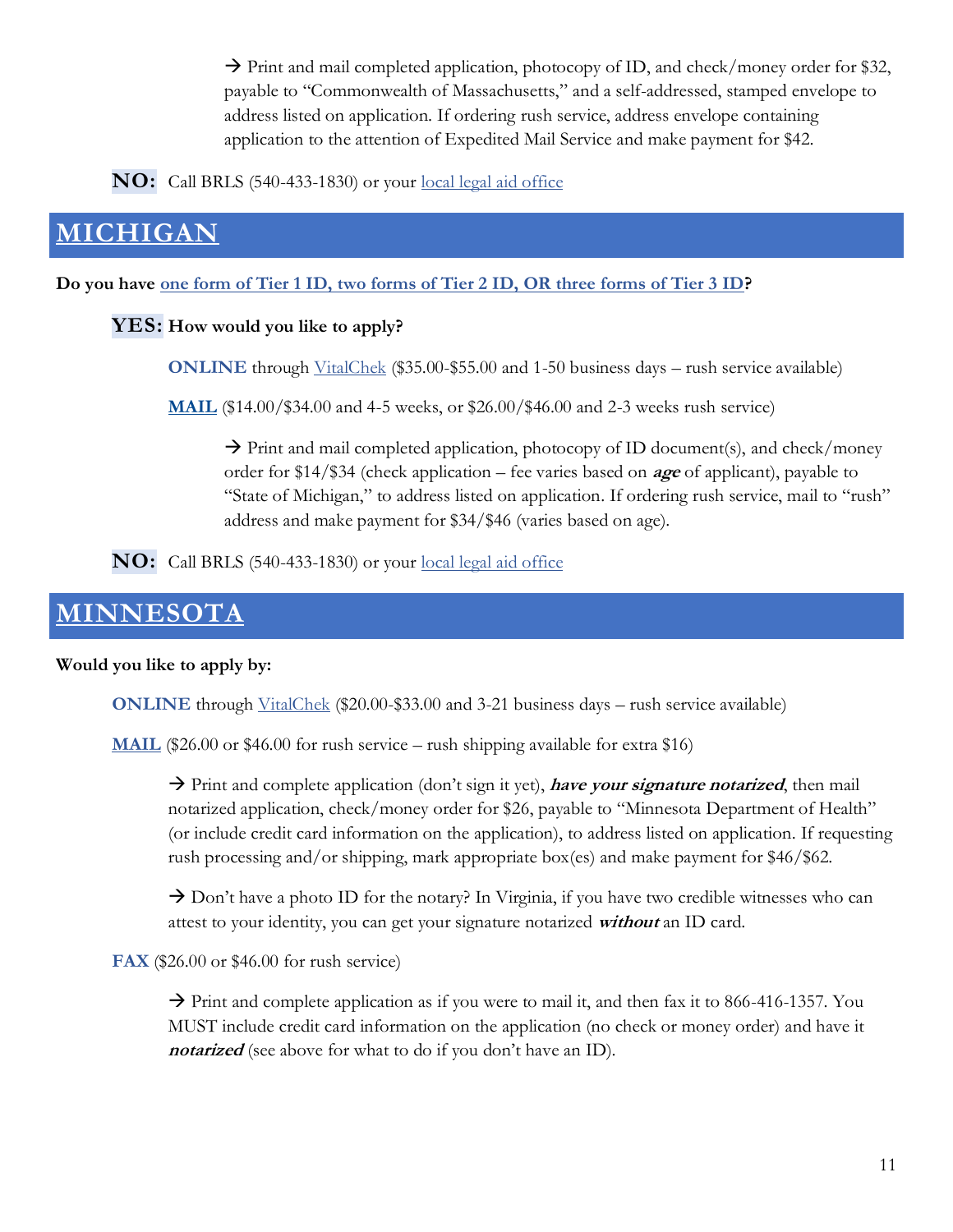### <span id="page-12-0"></span>**[MISSISSIPPI](https://msdh.ms.gov/msdhsite/_static/31,0,109,808.html)**

**Do you have [one form of primary ID OR](https://msdh.ms.gov/phs/forms/Form%20522E_201701.pdf) two forms of secondary ID (see chart on p. 2)?**

**YES: How would you like to apply?**

**ONLINE/TELEPHONE** through [VitalChek](https://www.vitalchek.com/birth-certificates/mississippi/mississippi-vital-records) (\$27.50 and 3-10 business days – rush service available)

 $\rightarrow$  Call 877-295-4229 to order by phone

**[MAIL](https://msdh.ms.gov/phs/forms/Form%20522E_201701.pdf)** (\$17.00 and 3 weeks)

 $\rightarrow$  Print and mail completed application, photocopy of ID document(s), and check/money order for \$17, payable to "Mississippi Vital Records," to address listed on application

**NO:** Call BRLS (540-433-1830) or your [local legal aid office](https://virginia.freelegalanswers.org/OtherHelp)

### <span id="page-12-1"></span>**[MISSOURI](https://health.mo.gov/data/vitalrecords/obtain-vital-record.php#obtain)**

**Do you have [one form of primary ID OR two forms of secondary ID](https://health.mo.gov/data/vitalrecords/obtain-vital-record.php#obtain) (see "Acceptable Documentation for Identification")?**

**YES: How would you like to apply?**

**ONLINE/TELEPHONE** through [VitalChek](https://www.vitalchek.com/birth-certificates/missouri/missouri-department-of-health-and-senior-services) (\$24.50-\$27.99 and 1-14 business days – rush service available)

 $\rightarrow$  Call 877-817-7363 to order by phone

**[MAIL](https://health.mo.gov/data/vitalrecords/pdf/birthdeath.pdf)** (\$15.00 and 2-4 weeks)

→ Print and complete application (don't sign it yet), **have your signature notarized**, then mail notarized application, photocopy of ID document(s), check/money order for \$15, payable to "Missouri Department of Health and Senior Services," and a self-addressed, stamped envelope to address listed on application

**NO:** Call BRLS (540-433-1830) or your [local legal aid office](https://virginia.freelegalanswers.org/OtherHelp)

### <span id="page-12-2"></span> $NTANA$

**Do you have [one form of primary ID OR two forms of secondary ID,](https://dphhs.mt.gov/Portals/85/Statistics/documents/VitalStats/suggestedidentification.pdf) one with a signature?**

**YES: How would you like to apply?**

**ONLINE/TELEPHONE** through [VitalChek](https://www.vitalchek.com/birth-certificates/montana/montana-vital-recordshs) (\$23.50 and 2-10 business days)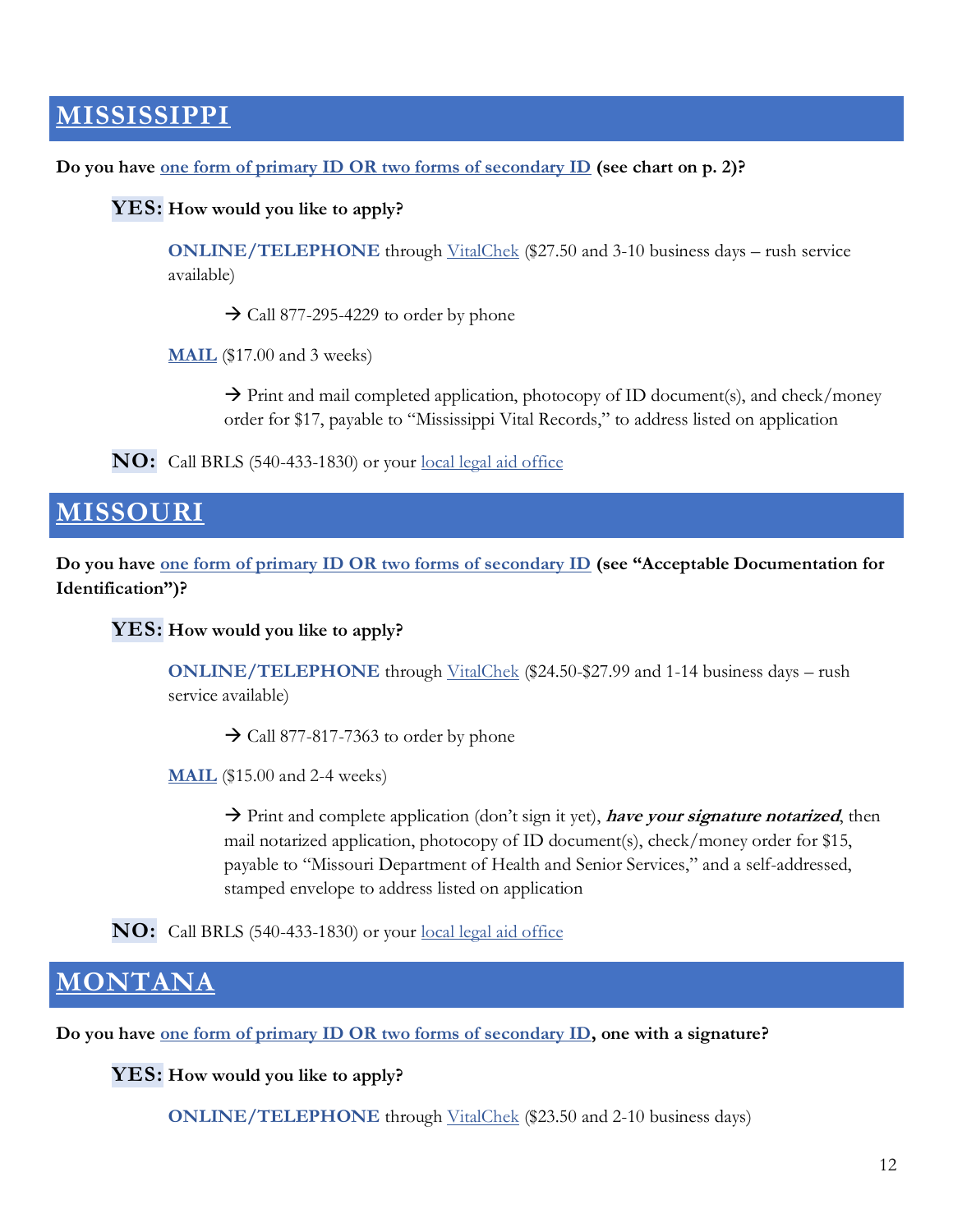$\rightarrow$  Call 888-877-1946 to order by mail

**[MAIL](https://dphhs.mt.gov/assets/Statistics/VitalStats/BirthApplication.pdf)** (\$12.00 and 2-3 weeks)

→ Print and mail completed application, with your signature **notarized** if your ID **does not** include your signature, photocopy of your ID document(s) (both sides), and check/money order for \$15, payable to "Montana Vital Records," to address listed on application

**NO:** Call BRLS (540-433-1830) or your [local legal aid office](https://virginia.freelegalanswers.org/OtherHelp)

### <span id="page-13-0"></span>**[NEBRASKA](https://dhhs.ne.gov/Pages/vital-records.aspx#SectionLink1)**

**Do you have a government-issued photo ID (including one issued by a local government)?**

**YES: How would you like to apply?**

**[ONLINE](https://nevitalrecords-dhhs.ne.gov/)** (\$17.00 and 7 business days)

**[MAIL](https://dhhs.ne.gov/Vital%20Records%20Documents/BirthCertificateApplication.pdf)** (\$17.00 and 15 business days, or 1-2 business day rush service)

 $\rightarrow$  Print and mail completed application, photocopy of ID, check/money order for \$17, payable to "Vital Records," and a self-addressed, stamped envelope, to P.O. Box address listed on application – for rush service, include prepaid UPS/FedEx/etc. return envelope and mail to Vital Records, 1033 O St., Suite 130, Lincoln, NE, 68508

**NO:** Call BRLS (540-433-1830) or your [local legal aid office](https://virginia.freelegalanswers.org/OtherHelp)

# <span id="page-13-1"></span>**[NEVADA](https://dpbh.nv.gov/Programs/BirthDeath/Birth_and_Death_Vital_Records_-_Home/)**

#### **Are you currently homeless?**

**YES:** Do you have <u>one form of primary ID OR two forms of secondary ID</u>?

YES: Print, complete, and mail [this application](https://dpbh.nv.gov/uploadedFiles/dpbh.nv.gov/content/Programs/BirthDeath/dta/Forms/Application%20-%20Homeless%20Birth%20Certificate%20Fillable%206-11-21.pdf) and a photocopy of your ID document(s) to address listed on application. **There is no cost to apply by mail if you are homeless.**

**NO:** Call BRLS (540-433-1830) or your [local legal aid office](https://virginia.freelegalanswers.org/OtherHelp)

**NO: Do you have [one form of primary ID OR two forms of secondary ID?](https://dpbh.nv.gov/uploadedFiles/dpbhnvgov/content/Programs/BirthDeath/Identity%20-%20Attachment%20B%20-%20Identification%20List%2001-28-20.pdf)**

### **YES: How would you like to apply?**

**ONLINE** through [VitalChek](https://vitalchek.com/birth-certificates/nevada/nevada-vital-records) (\$37.50 and 3-14 business days – rush service available)

**[MAIL](https://dpbh.nv.gov/uploadedFiles/dpbh.nv.gov/content/Programs/BirthDeath/dta/Forms/Application%20-%20Birth%20Certificate%20Revised%2004.07.21%20ADA%20PDF%20fillable.pdf)** (\$25.00 and 4 weeks)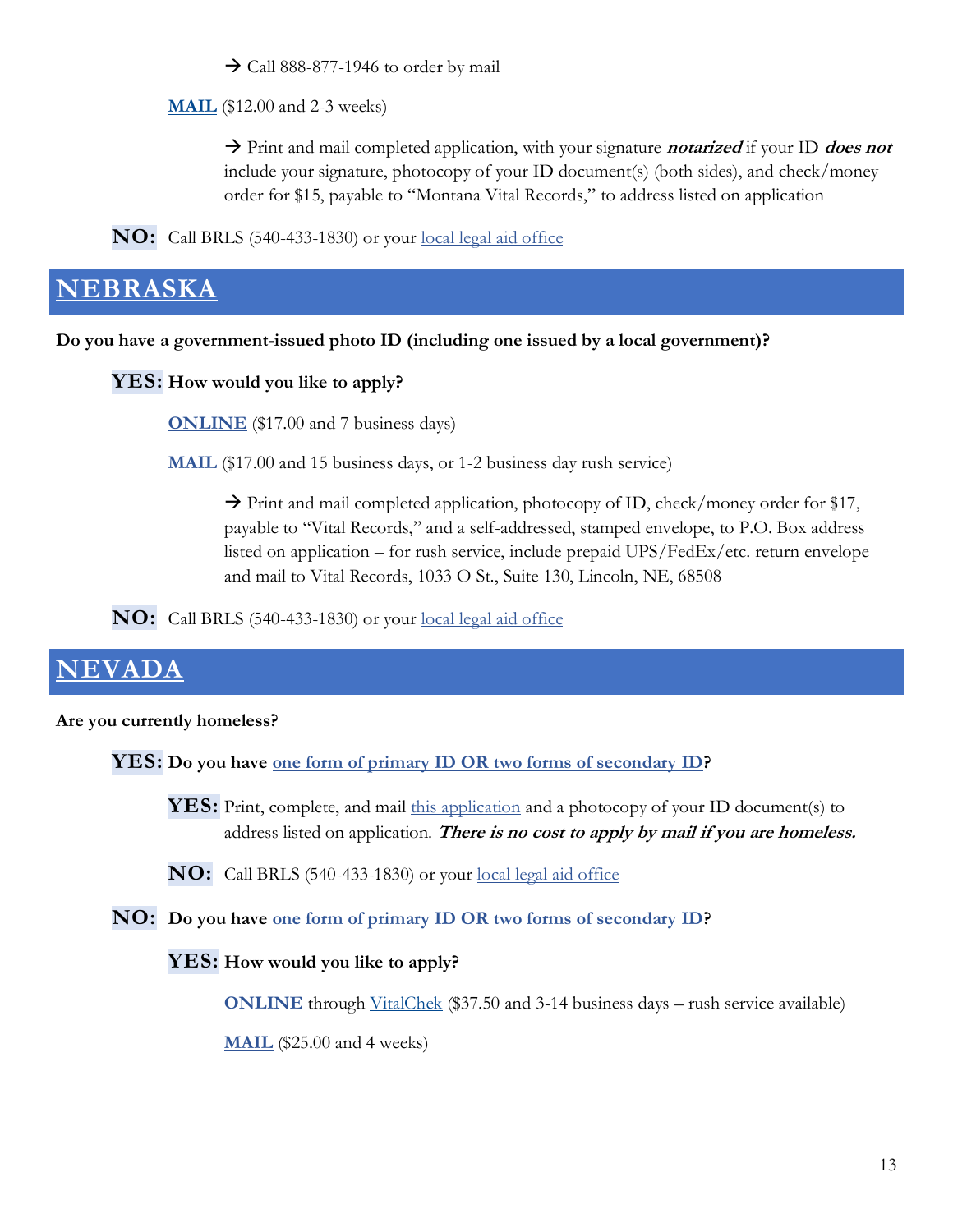$\rightarrow$  Print and mail completed application, photocopy of ID, and check/money order for \$25, payable to "Office of Vital Records," to address listed on application. If paying by credit card, complete and attach [this form](https://dpbh.nv.gov/uploadedFiles/dpbh.nv.gov/content/Programs/BirthDeath/dta/Forms/Fiscal%20-%20Authorization%20for%20Credit%20Card%20Use%20_fillable_02.09.21(1).pdf) instead of check/money order.

**NO:** Call BRLS (540-433-1830) or your [local legal aid office](https://virginia.freelegalanswers.org/OtherHelp)

### <span id="page-14-0"></span>**[NEW HAMPSHIRE](https://sos.nh.gov/archives-vital-records-records-management/vital-records/request-for-certificates/)**

**Do you have a photo ID of any kind OR [two of any of these documents?](https://sos.nh.gov/media/f5iphsov/vr206.pdf)**

### **YES: How would you like to apply?**

**ONLINE** through [VitalChek](https://www.vitalchek.com/birth-certificates/new-hampshire/new-hampshire-vital-records) (\$23.00-\$35.50 and 1-35 business days – rush service available)

**MAIL** (\$15.00 and processing time unknown)

### **Does the address on your ID(s) match where you want to send the birth certificate?**

**YES:** Complete online, print, and mail [this application,](https://sos.nh.gov/media/3ktptr0w/vr201.pdf) along with a photocopy of your ID, check/money order for \$15, payable to "Treasurer–State of New Hampshire," and a self-addressed, stamped envelope, to address listed on application. If using alternative documentation, instead of photo ID, complete this [documentary evidence form](https://sos.nh.gov/media/f5iphsov/vr206.pdf) and submit it, along with photocopies of your two documents, with your application materials.

**NO:** Follow the directions above, **plus** complete (but don't sign yet) the bottom half of [this form,](https://sos.nh.gov/media/bfxfllpg/vr207.pdf) **have your signature notarized**, and include it with your application materials.

**NO:** Call BRLS (540-433-1830) or your [local legal aid office](https://virginia.freelegalanswers.org/OtherHelp)

# <span id="page-14-1"></span>**[NEW JERSEY](https://www.state.nj.us/health/vital/order-vital/non-genealogical-records/)**

### **Are you currently homeless and (1) living in a shelter and/or (2) in contact with a social worker?**

**YES:** You can request that your **shelter coordinator or social worker** apply on your behalf, with the application fee waived. They will need to include (1) a copy of their ID, (2) proof of their employment at the agency/organization, and (3) a request for your birth certificate on agency/organization letterhead, which includes your name and sex at birth, date and place of birth, and parents' names.

**NO: Do you have a [valid \(unexpired\) driver's license/state ID OR two other forms of ID](https://www.state.nj.us/health/vital/contact-us/acceptable-identification/index.shtml) ?**

**YES: How would you like to apply?**

**[ONLINE](https://vitalrecords.egov.com/CDC.VitalRecordsMVC.Web/Wizard/NJ/Municipality/SelectMunicipality)** (\$42.00 and 8-12 weeks – rush shipping available)

**MAIL** (\$31.00 and 2-4 weeks – rush shipping options available)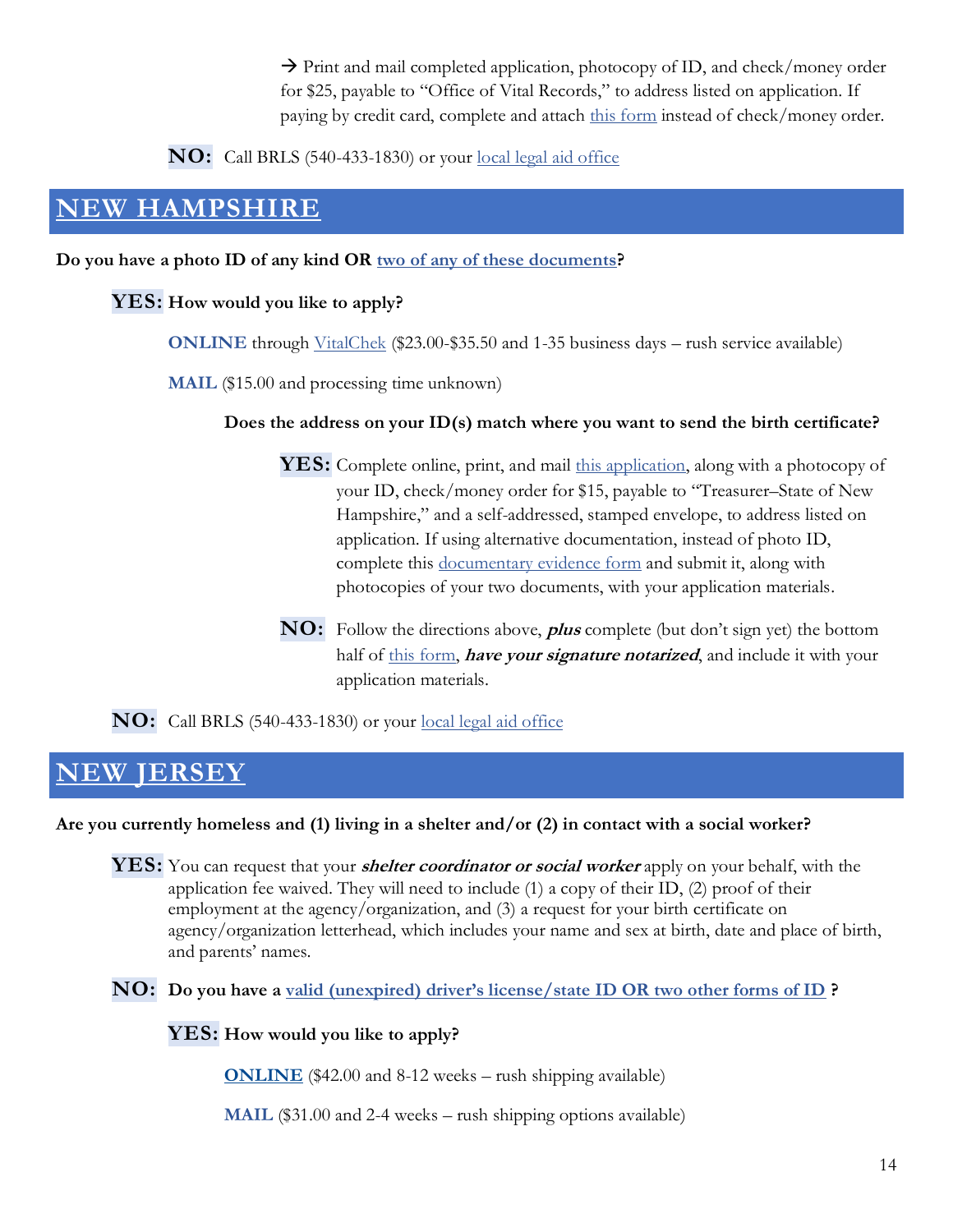### **Does the address on your ID match where you want to send the birth certificate?**

**YES:** Complete, print, and mail [this application,](https://www.nj.gov/health/forms/reg-27a.pdf) photocopy of your ID document(s), and check/money order for \$31, payable to "Treasurer, State of New Jersey" (or include credit card information on application), to address listed on application. If requesting rush shipping, check appropriate box and include fee.

**NO:** Follow the directions directly above, **plus** include with your application a written statement saying: "I authorize delivery of my birth certificate to [your mailing address]" and **have your signature notarized** before mailing it with your application materials.

**ONLINE/TELEPHONE** through [VitalChek](https://www.vitalchek.com/birth-certificates/new-jersey/new-jersey-vital-records) (\$21.00-\$75.00 and 1-21 business days – rush service available)

 $\rightarrow$  Call 877-622-7549 to order by phone

**NO:** Call BRLS (540-433-1830) or your [local legal aid office](https://virginia.freelegalanswers.org/OtherHelp)

# <span id="page-15-0"></span>**[NEW MEXICO](https://www.nmhealth.org/about/erd/bvrhs/vrp/birth/)**

**Do you have one form of [primary ID OR two forms of secondary ID?](https://www.nmhealth.org/publication/view/help/3238/)**

**YES: How would you like to apply?**

**ONLINE/TELEPHONE** through [VitalChek](https://www.vitalchek.com/birth-certificates/new-mexico/new-mexico-vital-records) (\$26.00 and 3-10 business days – rush service available)

 $\rightarrow$  Call 877-284-0963 to order by phone

**[MAIL](https://www.nmhealth.org/publication/view/form/607/)** (\$10.00 and 6-12 weeks)

 $\rightarrow$  Print and mail completed application, copy of ID document(s), and check/money order for \$10, payable to "New Mexico Vital Records," to address listed on application

**NO:** Call BRLS (540-433-1830) or your [local legal aid office](https://virginia.freelegalanswers.org/OtherHelp)

### <span id="page-15-1"></span>**NEW YORK**

**Were you born in…**

**[New York City?](https://www1.nyc.gov/site/doh/services/birth-certificates.page)** (Manhattan, Kings, Queens, Bronx, or Staten Island)

**Do you have [one identity document OR two proof of address documents](https://www1.nyc.gov/site/doh/services/birth-certificates.page) (see "What are the identification documents I need…")?**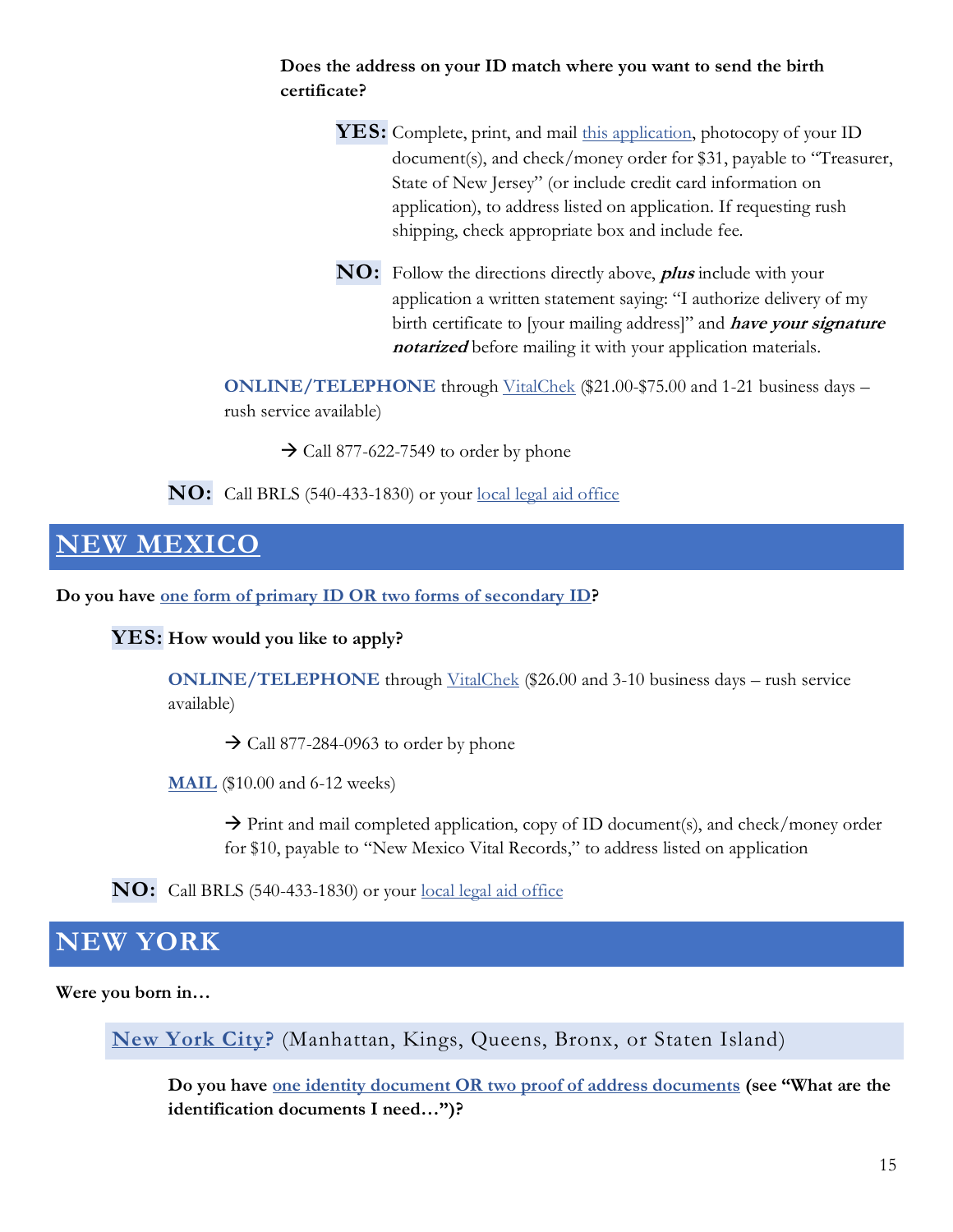### **YES: How would you like to apply?**

**ONLINE** through [VitalChek](https://www.vitalchek.com/birth-certificates/new-york/new-york-city-dept-of-health-and-mental-hygiene?click_id=855121413039652866&ppc=0) (\$23.30 and 10 business days – rush service available)

**[MAIL](https://www1.nyc.gov/assets/doh/downloads/pdf/vr/birth1.pdf)** (\$15.00 and 4-6 weeks)

→ Print and complete application (don't sign it yet), **have your signature**  *notarized*, then mail notarized application, photocopy of ID document(s), check/money order for \$15, payable to "NYC Department of Health and Mental Hygiene," and a self-addressed, stamped envelope to address listed on application

**NO:** Call BRLS (540-433-1830) or your [local legal aid office](https://virginia.freelegalanswers.org/OtherHelp)

**[New York State?](https://www.ny.gov/services/get-copy-birth-certificate)** (Outside the Five Boroughs of NYC)

**Do you have either (1) a state driver's license/ID card, passport, or military photo ID OR (2) two utility/phone bills or letters from a government agency from within the last 6 months that show your current address?**

**YES: How would you like to apply?**

**ONLINE/TELEPHONE** through [VitalChek](https://www.vitalchek.com/birth-certificates/new-york/ny-state-vital-records?click_id=571113161538207746&ppc=0) (\$53.00 and 1-80 business days – rush service available)

 $\rightarrow$  Call 877-854-4481 to apply by phone

**[MAIL](https://www.ny.gov/sites/default/files/atoms/files/doh-4380.pdf)** (\$30.00 and up to 4 months)

 $\rightarrow$  Print and mail completed application, photocopy of ID document(s), and check/money order for \$30, payable to "New York State Department of Health," to address listed on application

**NO:** Call BRLS (540-433-1830) or your [local legal aid office](https://virginia.freelegalanswers.org/OtherHelp)

### <span id="page-16-0"></span>**[NORTH CAROLINA](https://vitalrecords.nc.gov/order.htm)**

**Do you have one form of primary [photo ID OR two forms of secondary ID](https://vitalrecords.nc.gov/faqs.htm) (see "What forms of ID…")?**

#### **YES: How would you like to apply?**

**ONLINE/TELEPHONE** through [VitalChek](https://www.vitalchek.com/birth-certificates/north-carolina/north-carolina-vital-records) (\$51.70 and 25-30 business days – rush service available)

 $\rightarrow$  Call 800-669-8310 to order by phone

**[MAIL](https://vitalrecords.nc.gov/documents/ApplicationStandardVRFillableBirth122818.pdf)** (\$24.00 and 5 weeks – rush shipping and/or processing available for extra \$15/\$35)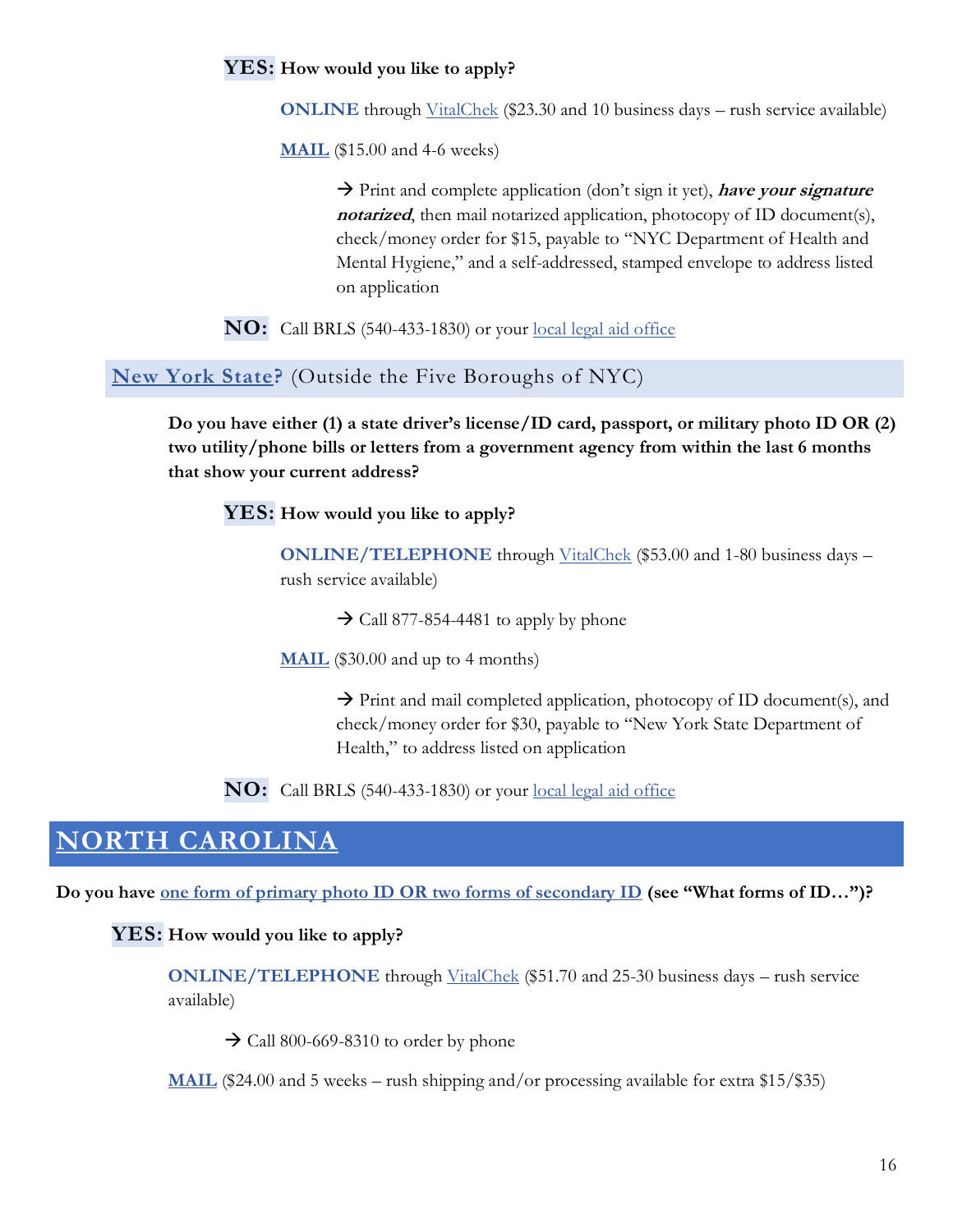→ Print and mail completed application, photocopy of ID document(s), and *cashier's* **check**/money order for \$24, payable to "NC Vital Records," to address listed on application. If requesting rush service, check appropriate box, include fee, and write "Expedite" on outside of the envelope.

**NO:** Call BRLS (540-433-1830) or your [local legal aid office](https://virginia.freelegalanswers.org/OtherHelp)

# <span id="page-17-0"></span>**[NORTH DAKOTA](https://www.health.nd.gov/vital/certified-copies-birth-records)**

**Do you have [one form of primary photo ID OR two forms of secondary ID?](https://www.health.nd.gov/vital/certified-copies-birth-records/birth-records-mail)**

### **YES: How would you like to apply?**

**[ONLINE](https://apps.nd.gov/doh/certificates/firstPage.htm)** (\$15.00 and processing time unknown)

**[MAIL](https://www.health.nd.gov/sites/www/files/documents/Files/Vital/SFN%208140.pdf)** (\$15.00 and 3-5 business days – rush shipping options available)

 $\rightarrow$  Print and mail completed application, photocopy of ID document(s), and check/money order for \$15, payable to "North Dakota Department of Health," to address listed on application. If requesting rush shipping, check appropriate box and include fee.

**ONLINE** through [VitalChek](https://www.vitalchek.com/birth-certificates/north-dakota/north-dakota-vital-records) (\$27.95 and 1-10 business days – rush service available)

#### **NO: Submit a notarized mail-in application.**

 $\rightarrow$  In Virginia, if you have two credible witnesses who can attest to your identity, you can get your signature notarized **without** an ID card. Follow the directions above for a **MAIL** application, but instead of including your ID, take your application and two witnesses before a notary to have your signature notarized (wait to sign until you are in the presence of the notary and witnesses).

# <span id="page-17-1"></span>**[OHIO](https://odh.ohio.gov/wps/portal/gov/odh/know-our-programs/vital-statistics/How-to-Order-Certificates)**

### **How would you like to apply?**

**[ONLINE](https://odhgateway.odh.ohio.gov/OrderBirthCertificates/)** (\$21.50 and 3 weeks)

**[MAIL](https://odh.ohio.gov/wps/wcm/connect/gov/a639af8b-d043-4f7d-8568-cd8889de2033/VS-ApplicationforCertifiedCopies2015.pdf?MOD=AJPERES&CONVERT_TO=url&CACHEID=ROOTWORKSPACE.Z18_M1HGGIK0N0JO00QO9DDDDM3000-a639af8b-d043-4f7d-8568-cd8889de2033-nj1Q4Lt)** (\$21.50 and 4-6 weeks)

 $\rightarrow$  Print and mail completed application and check/money order for \$21.50, payable to "Ohio Department" of Health," to address listed on application

### <span id="page-17-2"></span>**[OKLAHOMA](https://oklahoma.gov/health/birth-and-death-certificates/birth-certificates.html)**

**Do you have [one form of primary ID OR two forms of secondary ID?](https://oklahoma.gov/health/birth-and-death-certificates/acceptable-identification.html)** 

**YES: How would you like to apply?**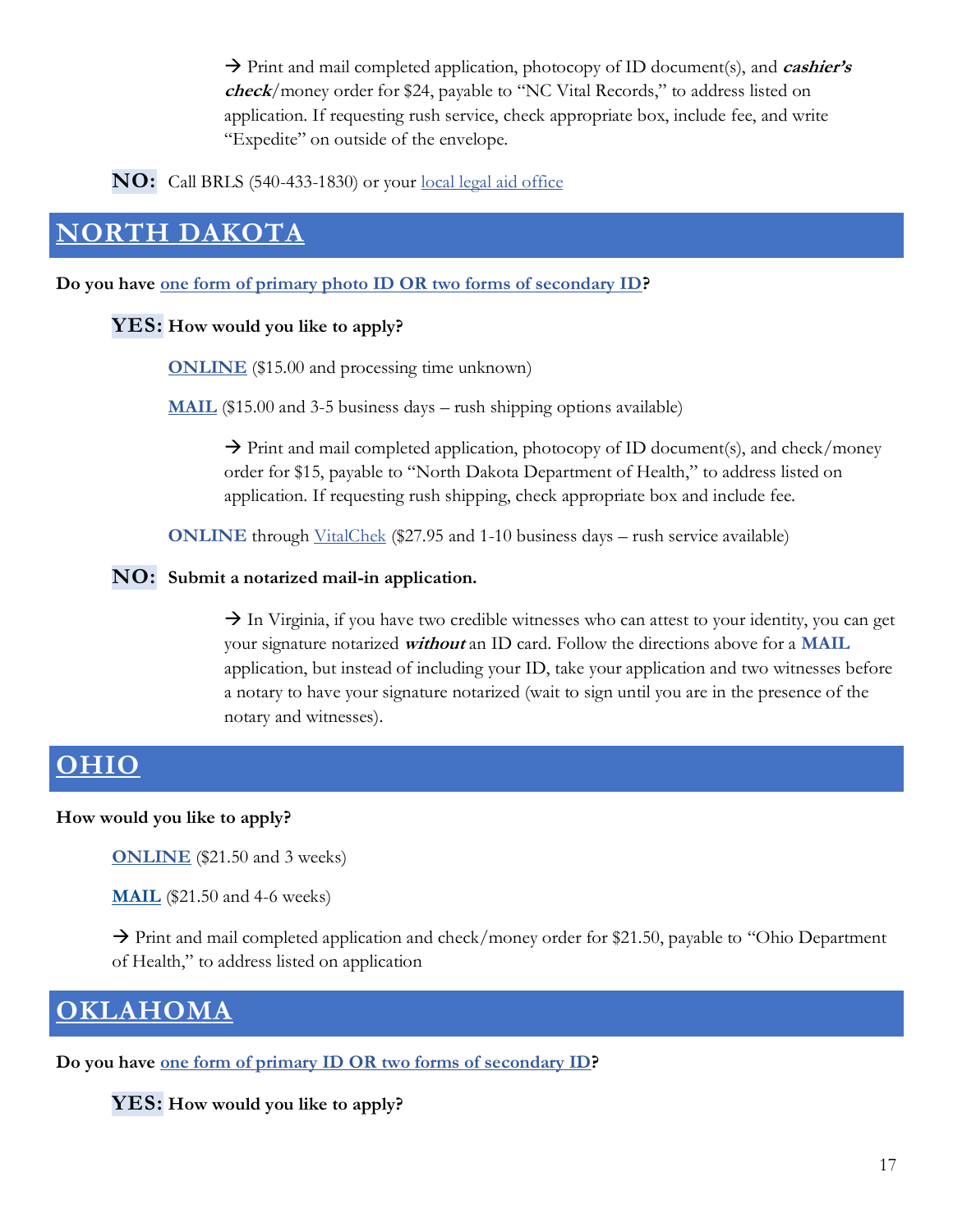**ONLINE/TELEPHONE** through [VitalChek](https://www.vitalchek.com/birth-certificates/oklahoma/oklahoma-vital-records) (\$27.95-\$48.95 and 5-28 business days – rush service available)

 $\rightarrow$  Call 877-817-7364 to order by phone

**[MAIL](https://oklahoma.gov/content/dam/ok/en/health/health2/documents/18008vr-vr-birth-application-eng-eform.pdf)** (\$15.00 and up to 10 weeks)

 $\rightarrow$  Print and mail completed application, photocopy of ID document(s), check/money order for \$15, payable to "OSDH," and a self-addressed, stamped envelope to address listed on application

**NO:** Call BRLS (540-433-1830) or your [local legal aid office](https://virginia.freelegalanswers.org/OtherHelp)

### <span id="page-18-0"></span>**[OREGON](https://www.oregon.gov/oha/PH/BirthDeathCertificates/GetVitalRecords/Pages/index.aspx)**

**Do you have [one form of photo ID OR three other forms of ID?](https://www.oregon.gov/oha/PH/BIRTHDEATHCERTIFICATES/GETVITALRECORDS/Documents/iddocs.pdf)**

**YES: How would you like to apply?**

**ONLINE/TELEPHONE** through [VitalChek](https://www.vitalchek.com/birth-certificates/oregon/oregon-vital-records) (\$36.25-\$41.25 and 1-10 business days – rush service available)

 $\rightarrow$  Call 888-896-4988 to order by phone

**[MAIL](https://www.oregon.gov/oha/PH/BIRTHDEATHCERTIFICATES/GETVITALRECORDS/Documents/birthor.pdf)** (\$25.00 and 5-8 weeks, or 3-5 business days if sent by overnight delivery service)

 $\rightarrow$  Print and mail completed application, photocopy of ID document(s), and check/money order for \$25, payable to "OHA–Vital Records," to address listed on application. If requesting rush service, ship by any overnight delivery service to Oregon Vital Records, 800 NE Oregon St., Suite 205, Portland OR 97232 and make payment by money order only. Include pre-addressed, prepaid overnight delivery envelope if requesting overnight service.

**NO:** Call BRLS (540-433-1830) or your [local legal aid office](https://virginia.freelegalanswers.org/OtherHelp)

### <span id="page-18-1"></span>**[PENNSYLVANIA](https://www.health.pa.gov/topics/certificates/Pages/Birth-Certificates.aspx)**

**Do you have [one form of photo ID, two forms of secondary ID, OR two pieces of mail showing your name](https://www.health.pa.gov/topics/certificates/Pages/Acceptable-ID.aspx)  [and current address](https://www.health.pa.gov/topics/certificates/Pages/Acceptable-ID.aspx) (junk mail and envelopes excluded)?**

**YES: How would you like to apply?**

**[ONLINE](https://mycertificates.health.pa.gov/pastorefront/customer/pa/paHome.xhtml)** (\$30.00 and 2 weeks – rush shipping available)

**[MAIL](https://www.health.pa.gov/topics/Documents/Certificates%20and%20Records/Application_for_a_Birth_Certificate.pdf)** (\$20.00 and 2 weeks)

 $\rightarrow$  Print and mail completed application, photocopy of ID document(s), and check/money order for \$20, payable to "Vital Records," to address listed on application. If you are a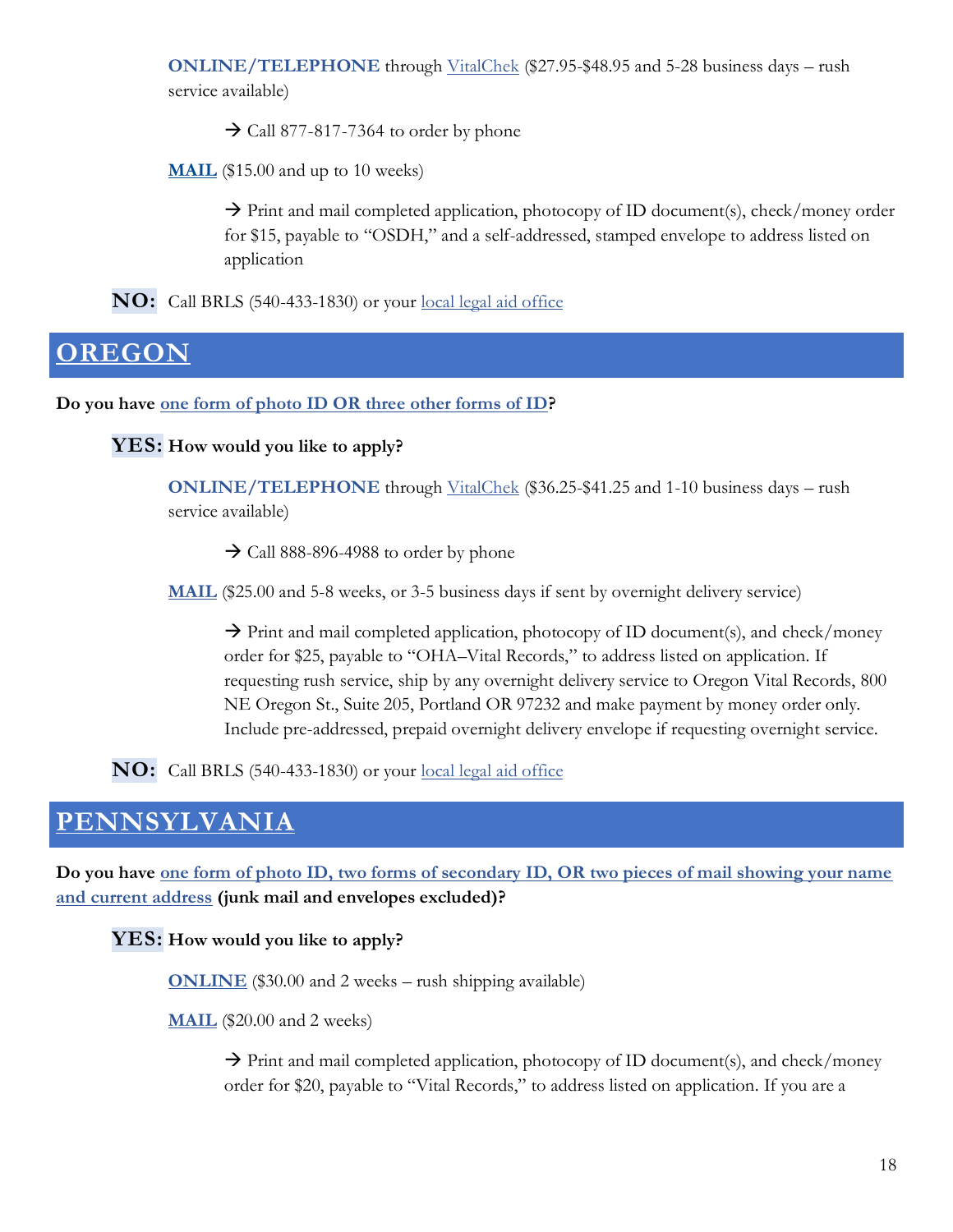current or former member of the **military** (or married to one), there is no cost for the application, but you must fill out the section for a fee waiver at the bottom right corner.

**NO:** Call BRLS (540-433-1830) or your [local legal aid office](https://virginia.freelegalanswers.org/OtherHelp)

# <span id="page-19-0"></span>**[PUERTO RICO](http://salud.gov.pr/Servicios-al-Ciudadano/Pages/Registro-Demografico.aspx#vital)**

### **Do you have a valid (unexpired) driver's license/photo ID from a US state or territory OR a passport?**

**YES: How would you like to apply?**

**[ONLINE](https://gobiernodigital.pr.gov/transaction-type/4812)** (\$12.00 and 30 business days)

**[MAIL](http://salud.gov.pr/Servicios-al-Ciudadano/Documents/RD-225%20Puerto%20Rico%20Mail%20In%20%20Birth%20Certification%20Application%20%20%20English%20-%20Rev%2002.2020.pdf) [\(Español\)](http://salud.gov.pr/Servicios-al-Ciudadano/Documents/RD-225%20Solicitud%20por%20Correo%20de%20Certificaci%c3%b3n%20de%20Nacimiento%20%20Espa%c3%b1ol%20-%20Rev%2002.2020.pdf)** (\$7.00+ and processing time unknown)

 $\rightarrow$  Print and mail completed application, photocopy of ID (both sides), money order for correct fee (check application – fee varies based on age and residency of applicant, and how many certificates they have ordered in the last year), payable to "Secretary of Treasury Puerto Rico," and a self-addressed, stamped envelope to address listed on application

**ONLINE/TELEPHONE** through [VitalChek](https://www.vitalchek.com/birth-certificates/puerto-rico/puerto-rico-department-of-health) (\$14.00 and 3-45 business days – rush service available)

 $\rightarrow$  Call 800-255-2414 to order by phone

**NO:** Call BRLS (540-433-1830) or your [local legal aid office](https://virginia.freelegalanswers.org/OtherHelp)

# <span id="page-19-1"></span>**[RHODE ISLAND](https://health.ri.gov/records/about/copies/)**

**Do you have a valid (unexpired) government-issued photo ID OR two other documents that show your name and current address?**

**YES: How would you like to apply?**

**ONLINE/TELEPHONE** through [VitalChek](https://www.vitalchek.com/birth-certificates/rhode-island/rhode-island-dept-of-health) (\$42.00 and 3-45 business days – rush service available)

 $\rightarrow$  Call 888-388-1032 to order online

**[MAIL](https://health.ri.gov/forms/recordrequest/Birth.doc)** (\$25.00 and processing time unknown)

 $\rightarrow$  Print and mail completed application, photocopy of ID document(s), and check/money order for \$25, payable to "General Treasurer of RI," to address listed on application

**NO:** You may still be able to apply **ONLINE**[. VitalChek](https://www.vitalchek.com/birth-certificates/rhode-island/rhode-island-dept-of-health) uses questions to verify your identity. If you cannot answer them, you will be required to send ID. In this case, call BRLS (540-433-1830) or your [local legal aid office.](https://virginia.freelegalanswers.org/OtherHelp)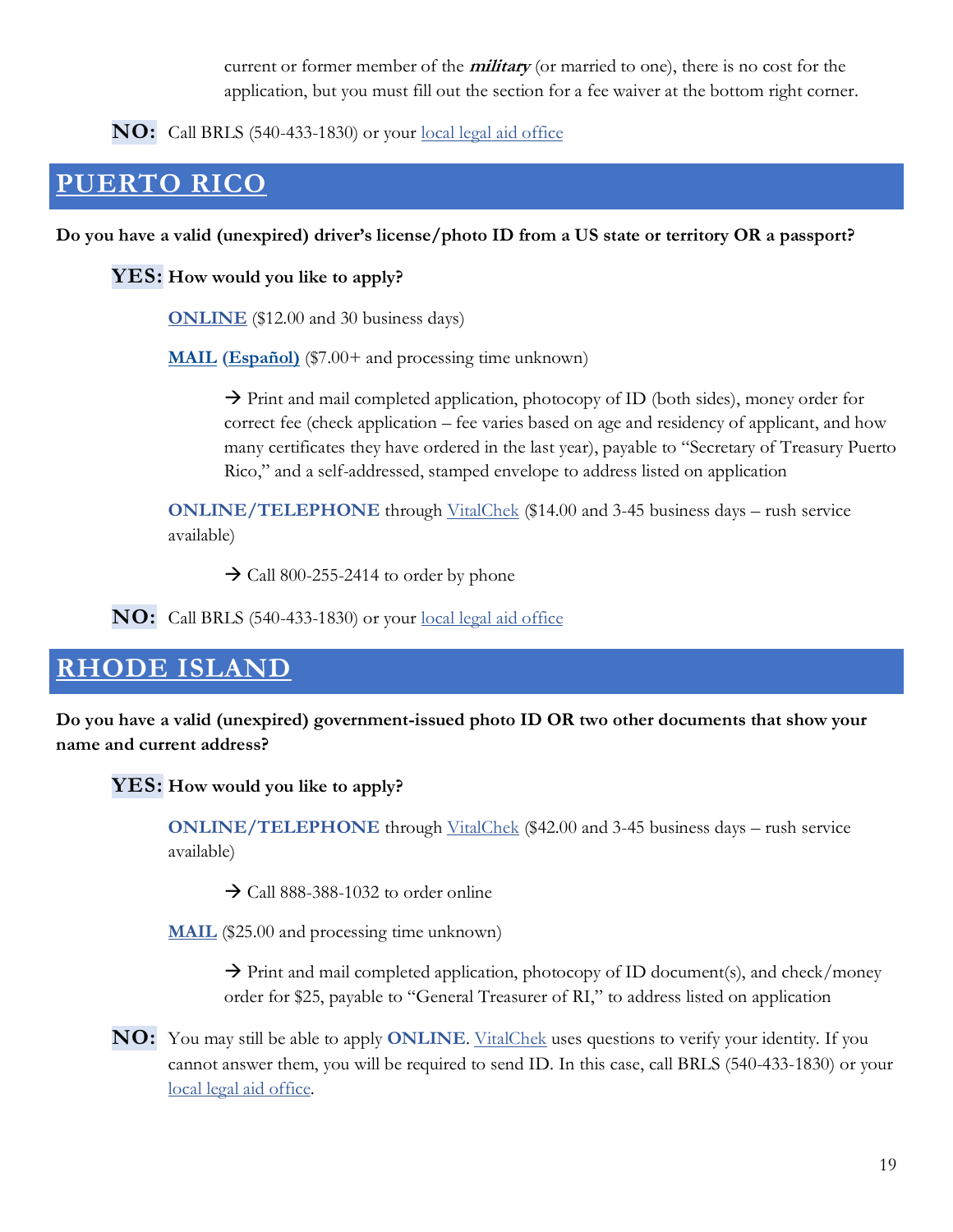# <span id="page-20-0"></span>**[SOUTH CAROLINA](https://scdhec.gov/vital-records/birth-certificates#2)**

#### **Do you have valid (unexpired) government-issued ID?**

#### **YES: How would you like to apply?**

**ONLINE/TELEPHONE** through [VitalChek](https://www.vitalchek.com/birth-certificates/south-carolina/south-carolina-vital-records) (\$25.75-\$27.50 and 20-25 business days – rush service available)

 $\rightarrow$  Call 877-284-1008 to order by phone

**[MAIL](https://scdhec.gov/sites/default/files/Library/D-2595.pdf)** (\$12.00 and 2-4 weeks)

→ Print and mail completed application, photocopy of ID, and **cashier's check**/money order for \$12, payable to "SC DHEC," to address listed on application

**NO:** You may still be able to apply **ONLINE**. <u>VitalChek</u> uses questions to verify your identity. If you cannot answer them, you will be required to send ID. In this case, call BRLS (540-433-1830) or your [local legal aid office.](https://virginia.freelegalanswers.org/OtherHelp)

### <span id="page-20-1"></span>**TH DAKOTA**

**Do you have [a government-issued photo ID OR two other forms of ID?](https://doh.sd.gov/records/ID-requirements.aspx?)**

**YES: How would you like to apply?**

**ONLINE/TELEPHONE** through [VitalChek](https://www.vitalchek.com/birth-certificates/south-dakota/south-dakota-vital-records) (\$21.50 and 1-7 business days – rush service available)

 $\rightarrow$  Call 605-773-4961 to order by phone

**[MAIL](https://doh.sd.gov/documents/Records/StateApplication.pdf)** (\$15.00 and processing time unknown – rush shipping available)

 $\rightarrow$  Print and mail completed application, photocopy of ID document(s), and check/money order for \$15, payable to "Vital Records," to address listed on application. If ordering rush service, include a self-addressed, prepaid priority mail envelope.

#### **NO: Submit a notarized mail-in application.**

 $\rightarrow$  In Virginia, if you have two credible witnesses who can attest to your identity, you can get your signature notarized **without** an ID card. Follow the directions above for a **MAIL** application, but instead of including your ID, take your application and two witnesses before a notary to have your signature notarized (wait to sign until you are in the presence of the notary and witnesses).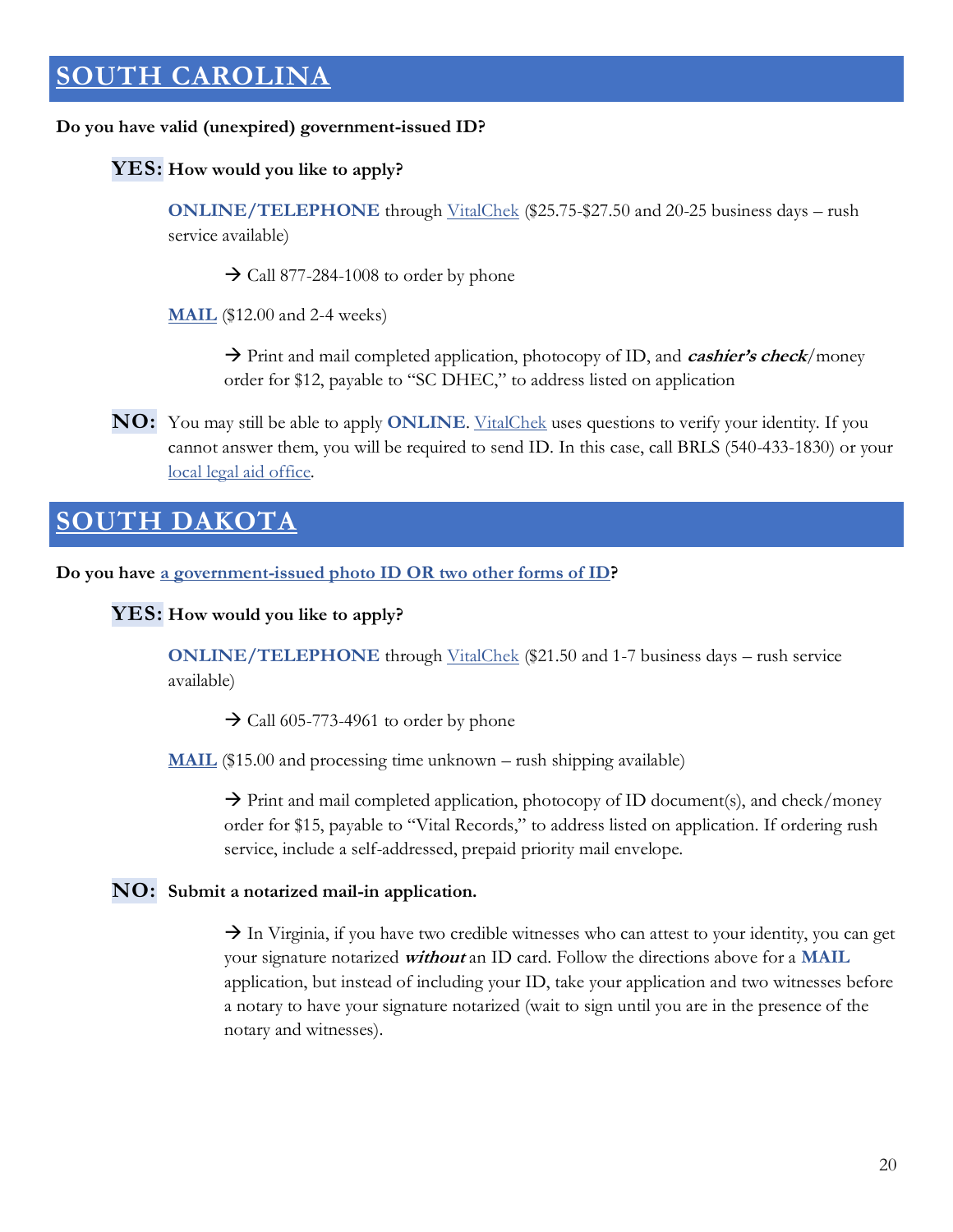### <span id="page-21-0"></span>**[TENNESSEE](https://www.tn.gov/content/tn/health/health-program-areas/vital-records/certificate.html#mail)**

#### **Do you have [one form of primary ID OR two forms of secondary ID?](https://www.tn.gov/content/tn/health/health-program-areas/vital-records/id.html)**

#### **YES: How would you like to apply?**

**ONLINE/TELEPHONE** through [VitalChek](https://www.vitalchek.com/birth-certificates/tennessee/tennessee-vital-records) (\$26.25 and 3-21 business days – rush service available)

 $\rightarrow$  Call 866-233-0740 to apply by phone

**[MAIL](https://www.tn.gov/content/dam/tn/health/documents/vital-records/PH-1654-Application-For-Certificate-of-Birth.pdf)** (\$15.00 and 6 weeks)

 $\rightarrow$  Print and mail completed application, photocopy of ID document(s), and check/money order for \$15, payable to "Tennessee Vital Records," to address listed on application.

#### **NO: Submit a notarized mail-in application.**

 $\rightarrow$  In Virginia, if you have two credible witnesses who can attest to your identity, you can get your signature notarized **without** an ID card. Follow the directions above for a **MAIL** application, but instead of including your ID, take your application and two witnesses before a notary to have your signature notarized (wait to sign until you are in the presence of the notary and witnesses).

### <span id="page-21-1"></span>**[TEXAS](https://www.dshs.texas.gov/vs/birth/)**

#### **Do you have a state-issued driver's license OR ID card?**

#### **YES: How would you like to apply?**

**[ONLINE](https://ovra.txapps.texas.gov/ovra/order-vital-records)** (\$22.00 and 20-25 business days)

→ To order online, you will *not* need a copy of your ID, but you will need to know the number on it, in addition to your social security number.

**[MAIL](https://dshs.texas.gov/vs/doc/Texas-Birth-Certificate-Application.pdf)** (\$22.00 and 6-8 weeks – rush processing and/or shipping options available)

→ Print and complete application (don't sign it yet), **have your signature notarized**, then mail notarized application, photocopy of ID, and check/money order for \$22, payable to "DSHS–Vital Statistics," to address listed on application. If you are a current member of the military, there is no cost for the application, but you must provide a photocopy of your deployment papers. If requesting rush processing and/or shipping, check appropriate box(es), add fee(s), and mail to expedited processing address.

**NO:** Do you have **[ONE form of ID from Group A, TWO from Group B, OR ONE from Group B](https://www.dshs.texas.gov/vs/identification.aspx)  [AND TWO from Group C](https://www.dshs.texas.gov/vs/identification.aspx)**?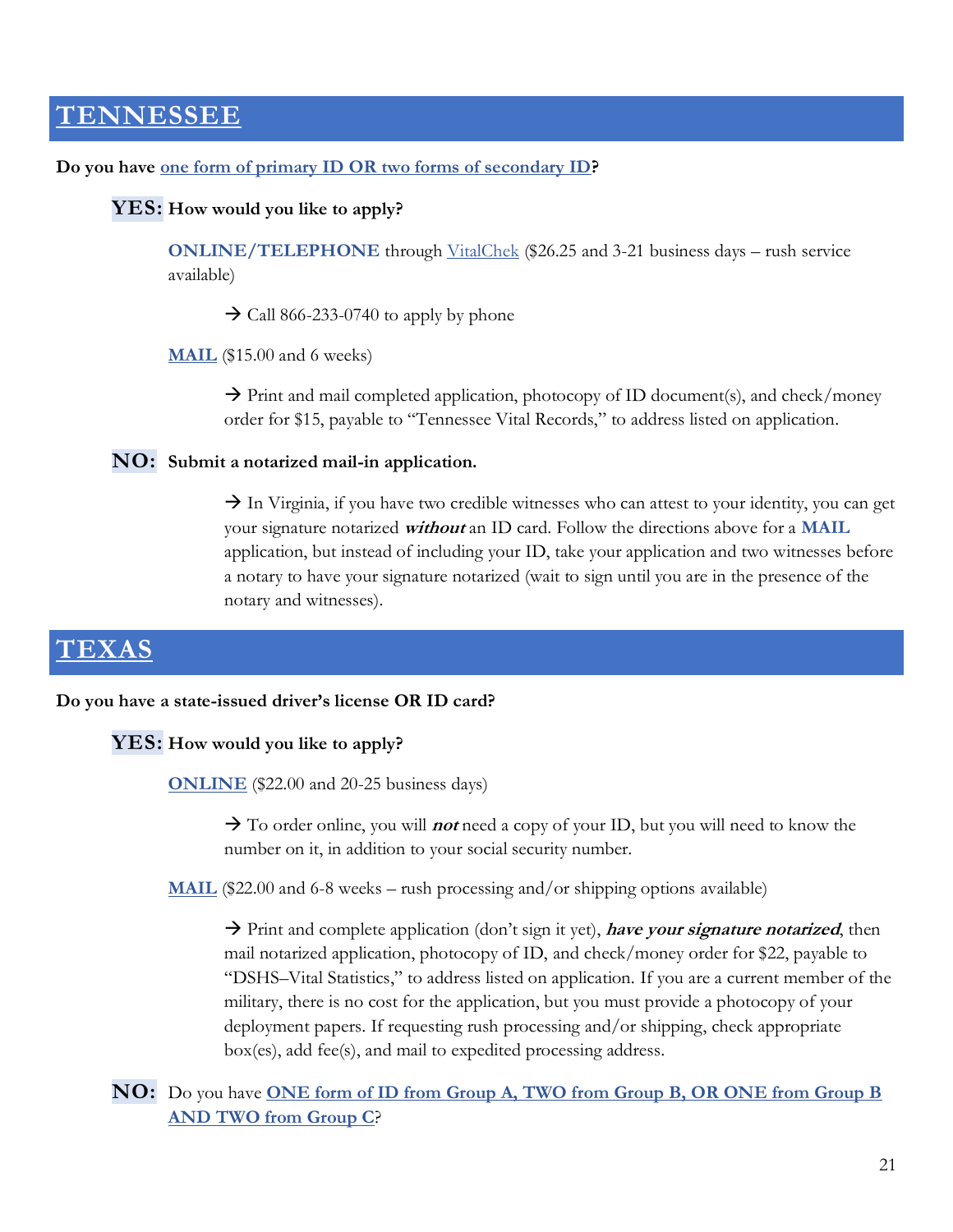**YES:** Follow the directions above to apply by **MAIL** and include photocopy of all ID documents with your application.

**NO:** Call BRLS (540-433-1830) or your [local legal aid office](https://virginia.freelegalanswers.org/OtherHelp)

### <span id="page-22-0"></span>**[UTAH](https://vitalrecords.health.utah.gov/certificates/order-a-vital-record-certificate#inperson)**

**Do you have [one form of primary ID OR two forms of secondary ID?](https://vitalrecords.health.utah.gov/wp-content/uploads/ID-list.pdf)**

### **YES: How would you like to apply?**

**[ONLINE](https://secure.utah.gov/vitalrecords/index.html)** (\$22.00; additional fees may apply)

**[MAIL](https://vitalrecords.health.utah.gov/wp-content/uploads/104-Birth-Certif-ApplicationRcpt.pdf)** (\$22.00 and 3 weeks)

 $\rightarrow$  Print and mail completed application, photocopy of ID document(s), and check/money order for \$22, payable to "Vital Records," to address listed on application

**ONLINE** through [VitalChek](https://vitalchek.com/birth-certificates/utah/utah-department-of-health) (\$32.00-\$47.50 and 1-14 business days – rush service available)

**NO:** Call BRLS (540-433-1830) or your [local legal aid office](https://virginia.freelegalanswers.org/OtherHelp)

# <span id="page-22-1"></span>**[VERMONT](https://www.healthvermont.gov/health-statistics-vital-records/vital-records-population-data/birth)**

**Do you have one form of primary [ID OR two forms of alternative](https://www.healthvermont.gov/sites/default/files/documents/pdf/HS_VR_App_Certified-Copy-Birth-Death-Form.pdf) ID (see p. 2)?**

**YES: How would you like to apply?**

**[ONLINE](https://secure.vermont.gov/VSARA/vitalrecords/)** (\$10.00; additional fees may apply)

**[MAIL](https://www.healthvermont.gov/sites/default/files/documents/pdf/HS_VR_App_Certified-Copy-Birth-Death-Form.pdf)** (\$10.00 and processing time unknown)

 $\rightarrow$  Print and mail completed application, photocopy of ID document(s), check/money order for \$10, payable to "Vermont Department of Health," and a self-addressed, stamped envelope to address listed on application

### **NO: Are you currently homeless and receiving aid from a homeless services provider?**

**YES:** With the help of your homeless services provider, complete an [affidavit](https://www.healthvermont.gov/sites/default/files/documents/pdf/HS-VR-Affidavit-Homeless-Status-Form.pdf) of homeless status, and follow directions above to apply by **MAIL**, using the affidavit as your ID.

**NO:** Call BRLS (540-433-1830) or your [local legal aid office](https://virginia.freelegalanswers.org/OtherHelp)

# <span id="page-22-2"></span>**[WASHINGTON](https://www.doh.wa.gov/LicensesPermitsandCertificates/VitalRecords/orderingabirthrecord#heading58288)**

**Do you have [one form of government-issued photo ID OR two forms of alternate ID?](https://www.doh.wa.gov/Portals/1/Documents/Pubs/422-177-AcceptableProofsOfIdentityDocuments.pdf)**

**YES: How would you like to apply?**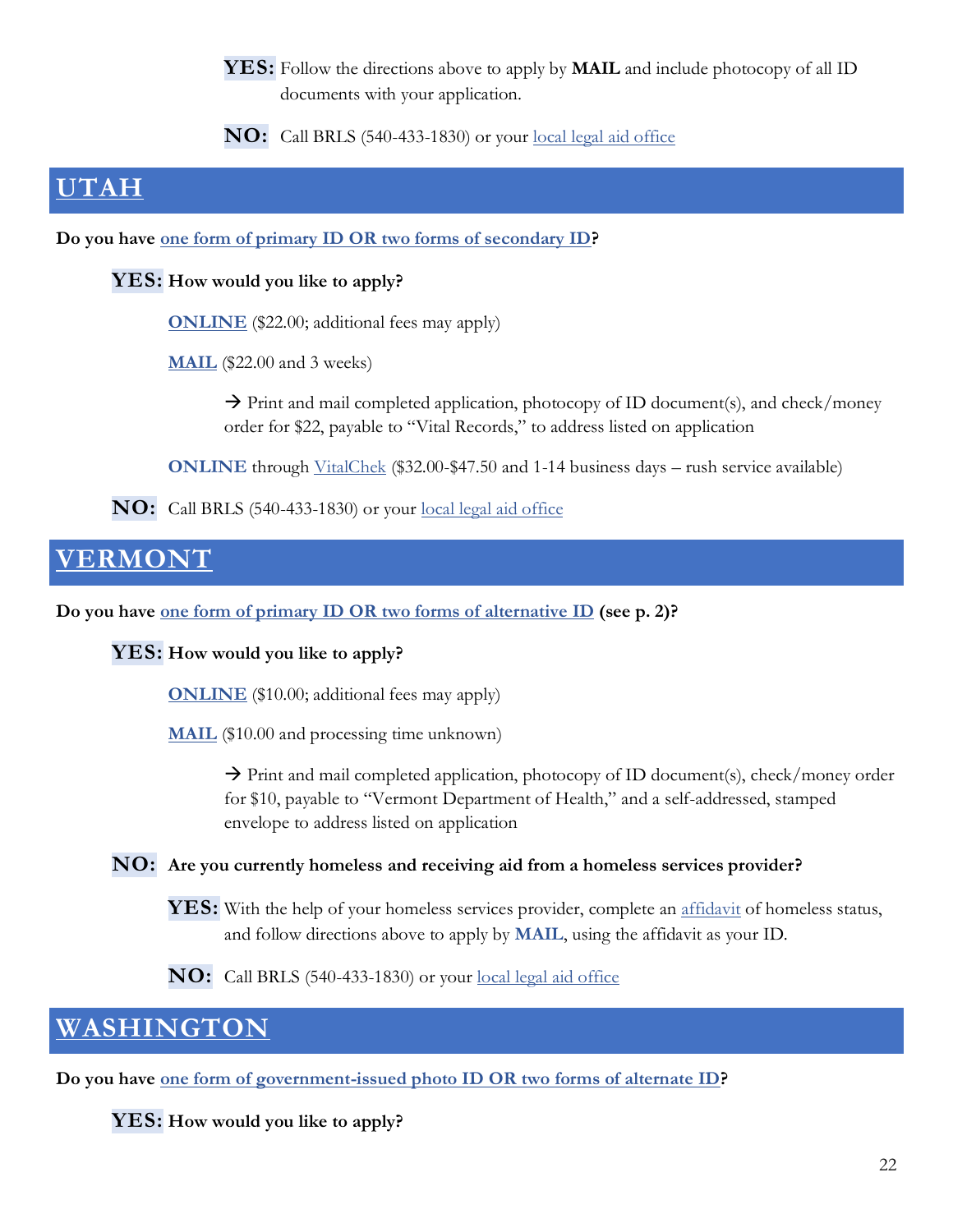**ONLINE/TELEPHONE** through [VitalChek](https://www.vitalchek.com/birth-certificates/washington/washington-state-center-for-health-statistics) (\$36.50-\$48.50 and 1-14 business days – rush service available)

 $\rightarrow$  Call 866-687-1464 to order by phone

**[MAIL](https://www.doh.wa.gov/Portals/1/Documents/Pubs/422-182-BirthCertificateOrderForm.pdf?ver=2021-07-14-140643-813)** (\$25.00 and 8-10 weeks – rush shipping options available)

 $\rightarrow$  Print and mail completed application, photocopy of ID document(s), and check/money order for \$25, payable to "Department of Health," to address listed on application. If requesting rush shipping, check appropriate box and add fee.

**NO:** Call BRLS (540-433-1830) or your [local legal aid office](https://virginia.freelegalanswers.org/OtherHelp)

# <span id="page-23-0"></span>**[WASHINGTON, DC](https://dchealth.dc.gov/service/birth-certificates)**

**Do you have [one form of primary ID OR two forms of secondary ID?](https://www.vitalchek.com/Fax-Phone/DC_Birth_Application.pdf)**

**YES: How would you like to apply?**

**ONLINE/TELEPHONE/FAX** through [VitalChek](https://www.vitalchek.com/birth-certificates/district-of-columbia/dc-vital-records) (\$38.95 and 20-25 business days – rush service available)

 $\rightarrow$  Call 877-572-6332 to order by phone

 $\rightarrow$  Print, complete, and fax [application](https://www.vitalchek.com/fax-phone/faxphone.aspx?pid=15310&prod_id=14711) to 877-553-2119 to apply by fax

**[MAIL](https://www.vitalchek.com/Fax-Phone/DC_Birth_Application.pdf)** (\$29.00 and 2-4 weeks – rush shipping options available)

 $\rightarrow$  Print and mail completed application, photocopy of ID document(s), and check/money order for \$29, payable to "VitalChek" (or include credit card information on application), to address listed on application. If requesting rush shipping, mark appropriate box and add fee.

**NO:** Call BRLS (540-433-1830) or your [local legal aid office](https://virginia.freelegalanswers.org/OtherHelp)

### <span id="page-23-1"></span>**[WEST VIRGINIA](https://www.wvdhhr.org/bph/hsc/vital/birthcert.asp)**

#### **How would you like to apply?**

**ONLINE/TELEPHONE/FAX** through [VitalChek](https://www.vitalchek.com/birth-certificates/west-virginia/west-virginia-vital-registration) (\$25.50 and 2-10 business days – rush service available)

 $\rightarrow$  Call 877-448-3953 to order by phone

 $\rightarrow$  Fax completed [application](https://www.wvdhhr.org/bph/hsc/vital/forms/birthfm.pdf) to 866-870-8723 to order by fax

**[MAIL](https://www.wvdhhr.org/bph/hsc/vital/forms/birthfm.pdf)** (\$12.00 and 5-19 business days)

 $\rightarrow$  Print and mail completed application and check/money order for \$12, payable to "Vital" Registration," to address listed on application